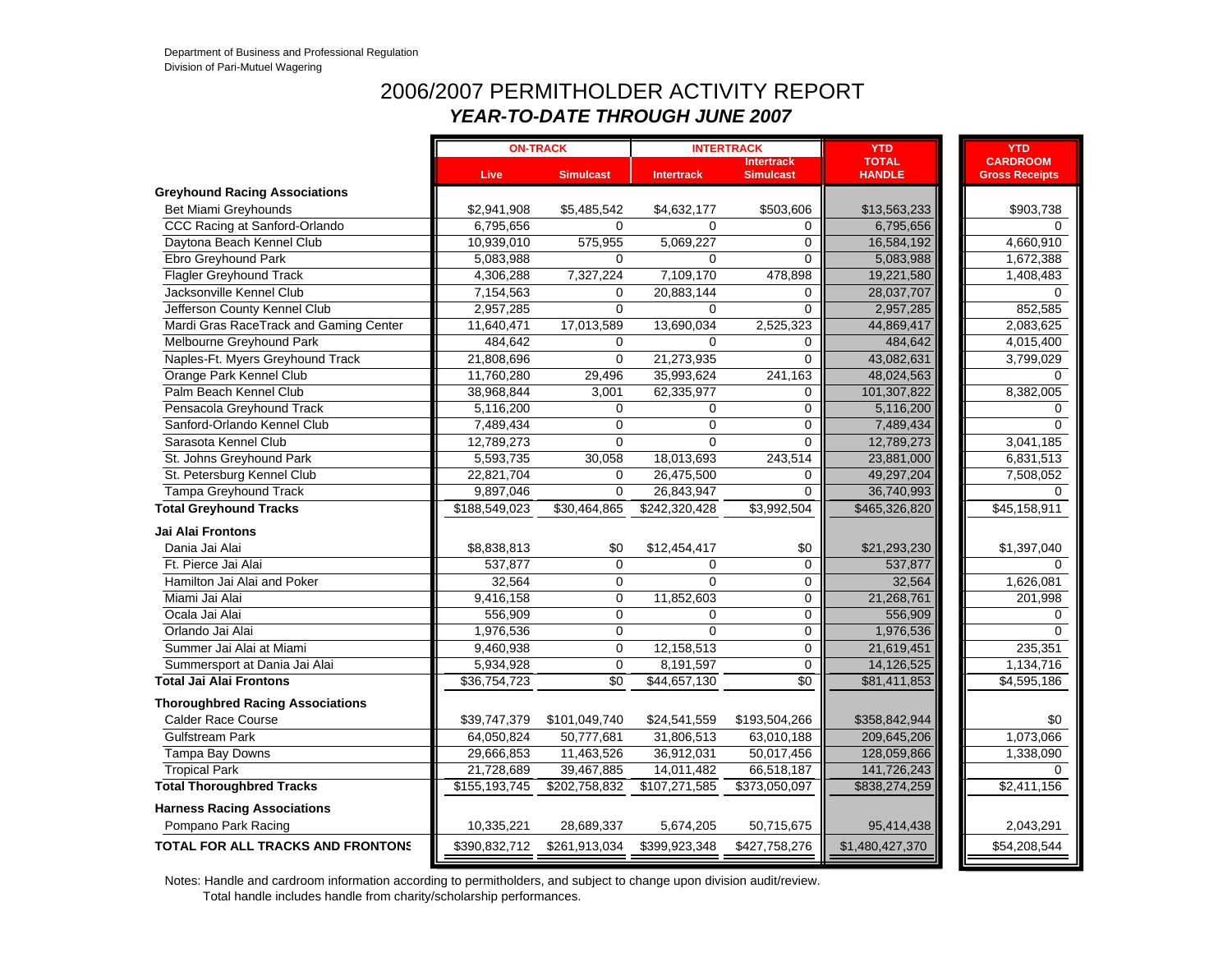# JULY 2006 PERMITHOLDER ACTIVITY REPORT

|                                          |                | <b>ON-TRACK</b>  |                   | <b>INTERTRACK</b>                     | <b>JULY</b>                   | <b>JULY</b>                              |
|------------------------------------------|----------------|------------------|-------------------|---------------------------------------|-------------------------------|------------------------------------------|
|                                          | <b>Live</b>    | <b>Simulcast</b> | <b>Intertrack</b> | <b>Intertrack</b><br><b>Simulcast</b> | <b>TOTAL</b><br><b>HANDLE</b> | <b>CARDROOM</b><br><b>Gross Receipts</b> |
| <b>Greyhound Racing Associations</b>     |                |                  |                   |                                       |                               |                                          |
| Bet Miami Greyhounds                     | \$585,775      | \$1,205,267      | \$923,972         | \$126,554                             | \$2,841,568                   | \$194,578                                |
| CCC Racing at Sanford-Orlando            | 1,390,849      | $\mathbf{0}$     | $\Omega$          | $\mathbf 0$                           | 1,390,849                     | $\Omega$                                 |
| Daytona Beach Kennel Club                | 1,184,138      | 286,378          | 457,032           | $\mathbf 0$                           | 1,927,548                     | 387,502                                  |
| Ebro Greyhound Park                      | 971,256        | $\mathbf 0$      | $\Omega$          | $\mathbf 0$                           | 971,256                       | 174,976                                  |
| <b>Flagler Greyhound Track</b>           | $\Omega$       | $\overline{0}$   | $\Omega$          | $\mathbf 0$                           | $\Omega$                      | $\Omega$                                 |
| Jacksonville Kennel Club                 | 2,262,692      | $\mathbf 0$      | 6,790,556         | $\mathbf 0$                           | 9,053,248                     | $\mathbf 0$                              |
| Jefferson County Kennel Club             | 379,128        | $\overline{0}$   | $\Omega$          | $\mathbf 0$                           | 379,128                       | 90,634                                   |
| Mardi Gras RaceTrack and Gaming Center   | 940,230        | 1,654,096        | 1,235,232         | $\mathbf 0$                           | 3,829,558                     | 125,992                                  |
| Melbourne Greyhound Park                 | 35,314         | $\Omega$         | $\Omega$          | $\mathbf 0$                           | 35,314                        | 339,851                                  |
| Naples-Ft. Myers Greyhound Track         | 1,371,445      | $\mathbf 0$      | 1,718,431         | $\mathbf 0$                           | 3,089,876                     | 277,799                                  |
| Orange Park Kennel Club                  | $\Omega$       | $\mathbf 0$      | $\Omega$          | $\mathbf 0$                           | $\Omega$                      | $\Omega$                                 |
| Palm Beach Kennel Club                   | 3,327,450      | $\Omega$         | 5,664,613         | 0                                     | 8,992,063                     | 697,216                                  |
| Pensacola Greyhound Track                | 634,830        | $\mathbf 0$      | $\mathbf 0$       | $\mathbf 0$                           | 634,830                       | 0                                        |
| Sanford-Orlando Kennel Club              | $\Omega$       | $\overline{0}$   | $\mathbf{0}$      | $\overline{0}$                        | $\Omega$                      | $\Omega$                                 |
| Sarasota Kennel Club                     | $\mathbf 0$    | $\mathbf 0$      | $\mathbf 0$       | 0                                     | $\Omega$                      | 0                                        |
| St. Johns Greyhound Park                 | $\mathbf 0$    | $\mathbf 0$      | $\mathbf 0$       | $\mathbf 0$                           | $\mathbf{0}$                  | 577,240                                  |
| St. Petersburg Kennel Club               | $\overline{0}$ | $\mathbf{0}$     | $\Omega$          | $\mathbf 0$                           | $\Omega$                      | 653,259                                  |
| Tampa Greyhound Track                    | 1,546,414      | $\overline{0}$   | 3,914,355         | $\mathbf 0$                           | 5,460,769                     | $\Omega$                                 |
| <b>Total Greyhound Tracks</b>            | \$14,629,521   | \$3,145,741      | \$20,704,191      | \$126,554                             | \$38,606,007                  | \$3,519,046                              |
| Jai Alai Frontons                        |                |                  |                   |                                       |                               |                                          |
| Dania Jai Alai                           | \$0            | \$0              | \$0               | \$0                                   | \$0                           | \$0                                      |
| Ft. Pierce Jai Alai                      | $\Omega$       | $\Omega$         | $\Omega$          | $\Omega$                              | $\Omega$                      | $\Omega$                                 |
| Hamilton Jai Alai and Poker              | 6,494          | $\overline{0}$   | $\Omega$          | $\mathbf 0$                           | 6,494                         | 132,177                                  |
| Miami Jai Alai                           | $\Omega$       | $\mathbf 0$      | $\Omega$          | $\mathbf 0$                           | $\Omega$                      | $\mathbf 0$                              |
| Ocala Jai Alai                           | $\mathbf 0$    | $\mathbf 0$      | $\mathbf 0$       | $\mathbf 0$                           | $\Omega$                      | $\mathbf 0$                              |
| Orlando Jai Alai                         | $\Omega$       | $\mathbf{0}$     | $\Omega$          | $\mathbf 0$                           | $\Omega$                      | $\Omega$                                 |
| Summer Jai Alai at Miami                 | 1,772,611      | $\mathbf 0$      | 2,170,595         | $\mathbf 0$                           | 3,943,206                     | 50,736                                   |
| Summersport at Dania Jai Alai            | 1,302,956      | $\mathbf 0$      | 1,737,602         | $\mathbf 0$                           | 3,040,558                     | 240,704                                  |
| <b>Total Jai Alai Frontons</b>           | \$3,082,061    | \$0              | \$3,908,197       | \$0                                   | \$6,990,258                   | \$423,617                                |
| <b>Thoroughbred Racing Associations</b>  |                |                  |                   |                                       |                               |                                          |
| <b>Calder Race Course</b>                | \$7,598,789    | \$18,233,103     | \$4,363,652       | \$33,079,518                          | \$63,275,062                  | \$0                                      |
| <b>Gulfstream Park</b>                   | $\Omega$       | $\Omega$         | $\Omega$          | 0                                     | $\Omega$                      | $\mathbf 0$                              |
| Tampa Bay Downs                          | $\mathbf 0$    | $\mathbf 0$      | $\mathbf 0$       | 0                                     | $\Omega$                      | $\pmb{0}$                                |
| <b>Tropical Park</b>                     | $\Omega$       | $\Omega$         | $\Omega$          | $\Omega$                              | $\Omega$                      | $\mathbf 0$                              |
| <b>Total Thoroughbred Tracks</b>         | \$7,598,789    | \$18,233,103     | \$4,363,652       | \$33,079,518                          | \$63,275,062                  | \$0                                      |
| <b>Harness Racing Associations</b>       |                |                  |                   |                                       |                               |                                          |
| Pompano Park Racing                      | 633,434        | 2,513,719        | 457,733           | 4,125,344                             | 7,730,230                     | 158,111                                  |
| <b>TOTAL FOR ALL TRACKS AND FRONTONS</b> | \$25,943,805   | \$23,892,563     | \$29,433,773      | \$37,331,416                          | \$116,601,557                 | \$4,100,774                              |
|                                          |                |                  |                   |                                       |                               |                                          |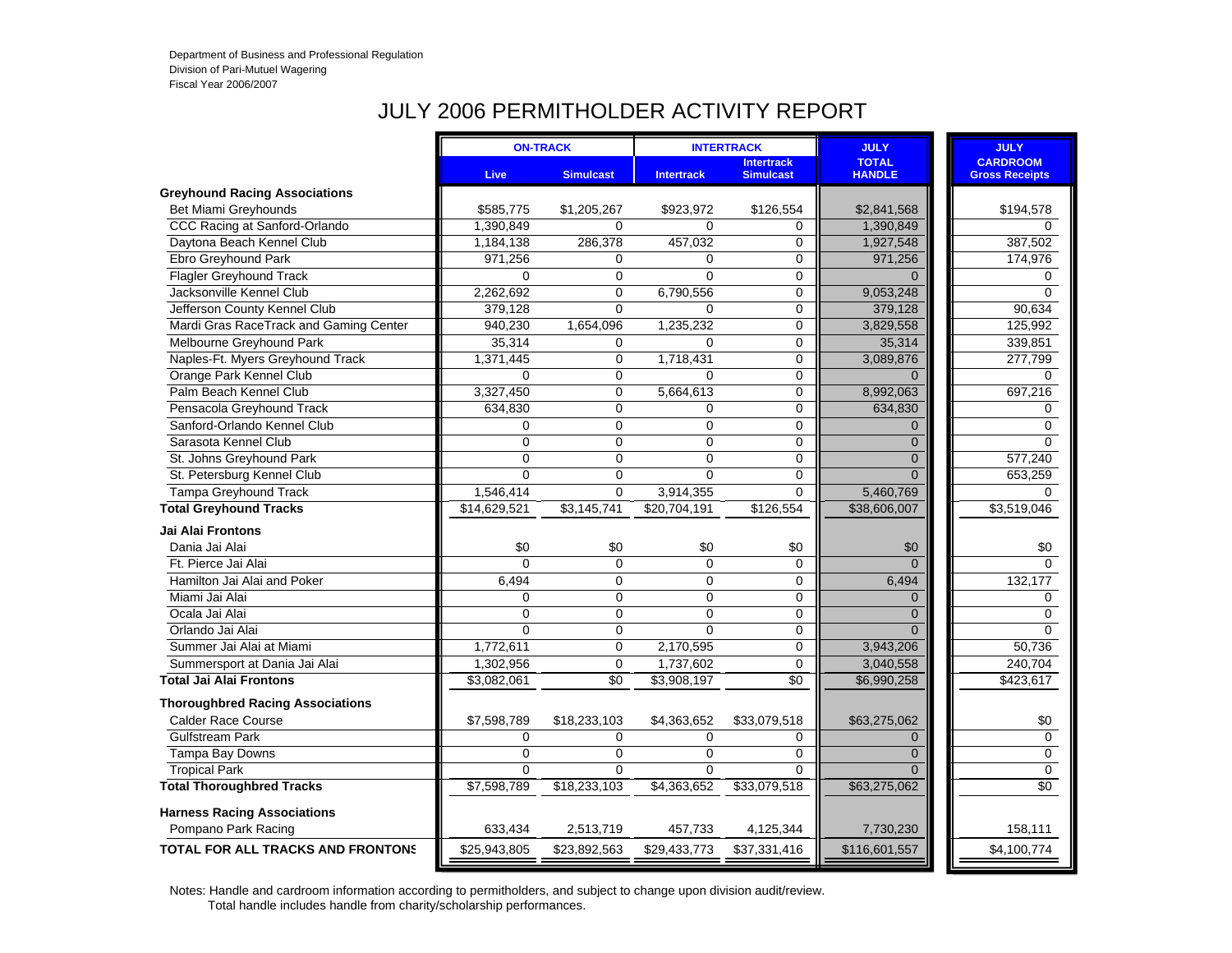#### AUGUST 2006 PERMITHOLDER ACTIVITY REPORT

|                                          |                | <b>ON-TRACK</b>  |                   | <b>INTERTRACK</b>                     | <b>AUGUST</b>                 | <b>AUGUST</b>                            |
|------------------------------------------|----------------|------------------|-------------------|---------------------------------------|-------------------------------|------------------------------------------|
|                                          | <b>Live</b>    | <b>Simulcast</b> | <b>Intertrack</b> | <b>Intertrack</b><br><b>Simulcast</b> | <b>TOTAL</b><br><b>HANDLE</b> | <b>CARDROOM</b><br><b>Gross Receipts</b> |
| <b>Greyhound Racing Associations</b>     |                |                  |                   |                                       |                               |                                          |
| Bet Miami Greyhounds                     | \$598,282      | \$1,061,230      | \$964,418         | \$110,357                             | \$2,734,287                   | \$176,309                                |
| CCC Racing at Sanford-Orlando            | 916,495        | $\Omega$         | $\Omega$          | $\Omega$                              | 916,495                       | $\Omega$                                 |
| Daytona Beach Kennel Club                | 863,627        | 245,315          | 409,041           | $\mathbf 0$                           | 1,517,983                     | 379,189                                  |
| Ebro Greyhound Park                      | 564,007        | 0                | $\Omega$          | $\mathbf 0$                           | 564,007                       | 158,690                                  |
| <b>Flagler Greyhound Track</b>           | 0              | $\mathbf 0$      | $\Omega$          | $\mathbf 0$                           | $\Omega$                      | 0                                        |
| Jacksonville Kennel Club                 | 2,062,762      | $\mathbf 0$      | 6,304,320         | $\mathbf 0$                           | 8,367,082                     | $\Omega$                                 |
| Jefferson County Kennel Club             | 328,730        | $\overline{0}$   | $\Omega$          | $\mathbf 0$                           | 328,730                       | 84,149                                   |
| Mardi Gras RaceTrack and Gaming Center   | 744,184        | 1,530,987        | 1,026,055         | $\mathbf 0$                           | 3,301,226                     | 116,963                                  |
| Melbourne Greyhound Park                 | 20,505         | 0                | $\mathbf 0$       | $\mathbf 0$                           | 20,505                        | 321,962                                  |
| Naples-Ft. Myers Greyhound Track         | 1,228,878      | $\mathbf 0$      | 1,554,374         | $\mathbf 0$                           | 2,783,252                     | 268,761                                  |
| Orange Park Kennel Club                  | $\Omega$       | 0                | $\Omega$          | $\mathbf 0$                           | $\Omega$                      | $\mathbf 0$                              |
| Palm Beach Kennel Club                   | 2,903,984      | $\mathbf 0$      | 5,157,697         | $\mathbf 0$                           | 8,061,681                     | 660,842                                  |
| Pensacola Greyhound Track                | 458,025        | 0                | $\Omega$          | $\mathbf 0$                           | 458,025                       | 0                                        |
| Sanford-Orlando Kennel Club              | $\mathbf 0$    | $\overline{0}$   | $\Omega$          | $\mathbf 0$                           | $\Omega$                      | $\mathbf 0$                              |
| Sarasota Kennel Club                     | $\Omega$       | $\Omega$         | $\Omega$          | $\mathbf 0$                           | $\Omega$                      | $\Omega$                                 |
| St. Johns Greyhound Park                 | 0              | 0                | 0                 | 0                                     | $\Omega$                      | 537,679                                  |
| St. Petersburg Kennel Club               | $\overline{0}$ | $\overline{0}$   | $\Omega$          | 0                                     | $\Omega$                      | 645,493                                  |
| Tampa Greyhound Track                    | 1,729,627      | $\Omega$         | 4,883,714         | $\Omega$                              | 6,613,341                     | $\Omega$                                 |
| <b>Total Greyhound Tracks</b>            | \$12,419,106   | \$2,837,532      | \$20,299,619      | \$110,357                             | \$35,666,614                  | \$3,350,036                              |
| <b>Jai Alai Frontons</b>                 |                |                  |                   |                                       |                               |                                          |
| Dania Jai Alai                           | \$0            | \$0              | \$0               | \$0                                   | \$0                           | \$0                                      |
| Ft. Pierce Jai Alai                      | $\Omega$       | $\Omega$         | $\Omega$          | $\Omega$                              | $\Omega$                      | $\Omega$                                 |
| Hamilton Jai Alai and Poker              | 3,863          | $\overline{0}$   | $\Omega$          | $\mathbf 0$                           | 3,863                         | 132,349                                  |
| Miami Jai Alai                           | 0              | $\mathbf 0$      | $\Omega$          | $\mathbf 0$                           | $\Omega$                      | 0                                        |
| Ocala Jai Alai                           | $\overline{0}$ | 0                | $\Omega$          | $\mathbf 0$                           | $\Omega$                      | $\mathbf 0$                              |
| Orlando Jai Alai                         | $\Omega$       | $\overline{0}$   | $\Omega$          | $\mathbf 0$                           | $\Omega$                      | $\Omega$                                 |
| Summer Jai Alai at Miami                 | 1,532,290      | $\Omega$         | 2,014,978         | 0                                     | 3,547,268                     | 38,919                                   |
| Summersport at Dania Jai Alai            | 1,221,790      | $\mathbf 0$      | 1,716,407         | $\mathbf 0$                           | 2,938,197                     | 258,380                                  |
| <b>Total Jai Alai Frontons</b>           | \$2,757,943    | \$0              | \$3,731,385       | \$0                                   | \$6,489,328                   | \$429,648                                |
| <b>Thoroughbred Racing Associations</b>  |                |                  |                   |                                       |                               |                                          |
| <b>Calder Race Course</b>                | \$5,719,996    | \$17,385,879     | \$3,662,081       | \$34,036,364                          | \$60,804,320                  | \$0                                      |
| <b>Gulfstream Park</b>                   | $\Omega$       | 0                | $\Omega$          | 0                                     | $\Omega$                      | $\mathbf 0$                              |
| Tampa Bay Downs                          | $\mathbf 0$    | $\mathbf 0$      | $\mathbf 0$       | $\mathbf 0$                           | $\Omega$                      | $\pmb{0}$                                |
| <b>Tropical Park</b>                     | $\Omega$       | $\overline{0}$   | $\Omega$          | $\Omega$                              | $\Omega$                      | $\pmb{0}$                                |
| <b>Total Thoroughbred Tracks</b>         | \$5,719,996    | \$17,385,879     | \$3,662,081       | \$34,036,364                          | \$60,804,320                  | $\overline{50}$                          |
| <b>Harness Racing Associations</b>       |                |                  |                   |                                       |                               |                                          |
| Pompano Park Racing                      | 142,172        | 1,992,766        | 95,012            | 3,823,267                             | 6,053,217                     | 37,162                                   |
| <b>TOTAL FOR ALL TRACKS AND FRONTONS</b> | \$21,039,217   | \$22,216,177     | \$27,788,097      | \$37,969,988                          | \$109,013,479                 | \$3,816,846                              |
|                                          |                |                  |                   |                                       |                               |                                          |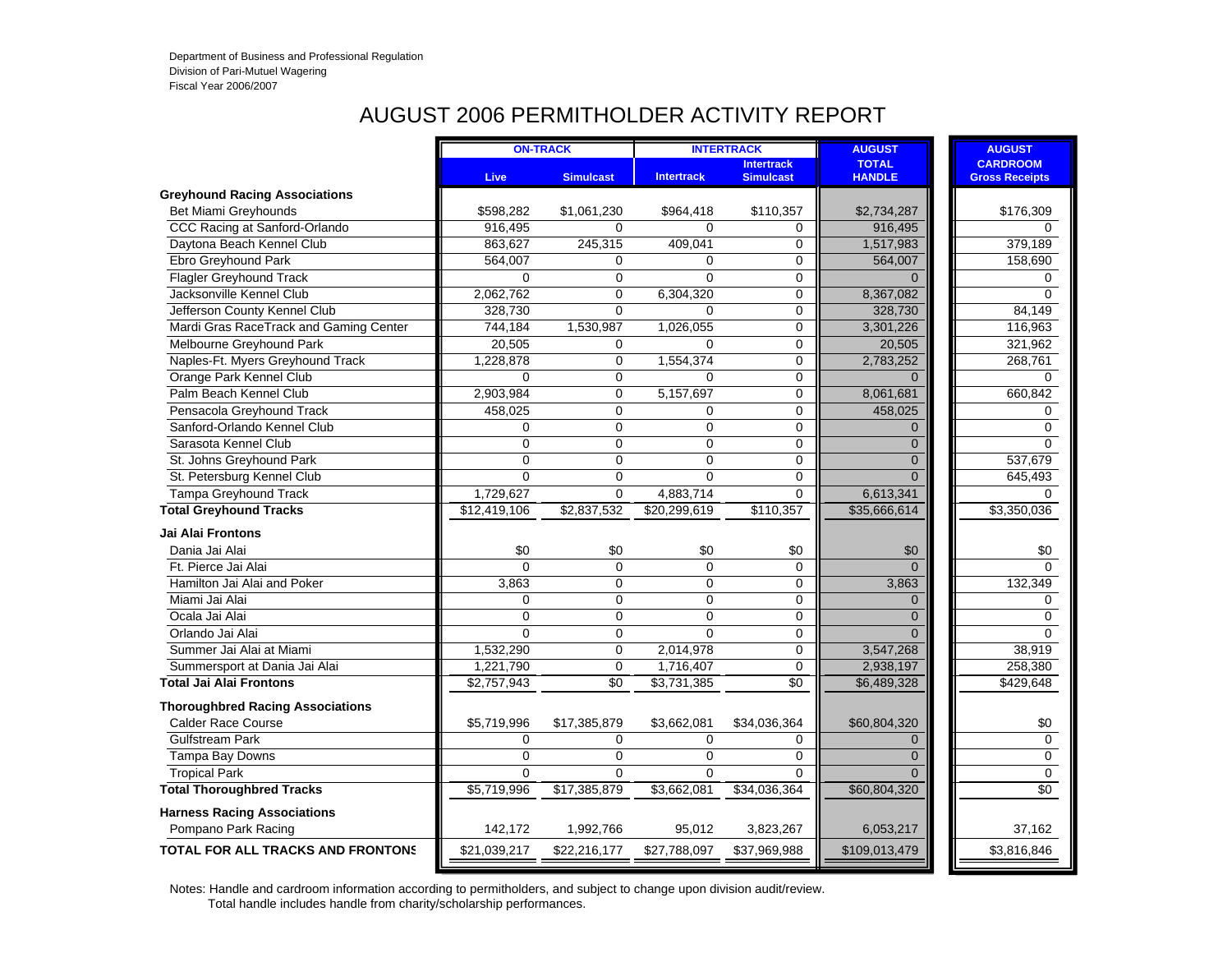#### SEPTEMBER 2006 PERMITHOLDER ACTIVITY REPORT

|                                          |              | <b>ON-TRACK</b>  |                   | <b>INTERTRACK</b>                     | <b>SEPTEMBER</b>              | <b>SEPTEMBER</b>                         |
|------------------------------------------|--------------|------------------|-------------------|---------------------------------------|-------------------------------|------------------------------------------|
|                                          | <b>Live</b>  | <b>Simulcast</b> | <b>Intertrack</b> | <b>Intertrack</b><br><b>Simulcast</b> | <b>TOTAL</b><br><b>HANDLE</b> | <b>CARDROOM</b><br><b>Gross Receipts</b> |
| <b>Greyhound Racing Associations</b>     |              |                  |                   |                                       |                               |                                          |
| Bet Miami Greyhounds                     | \$605,271    | \$1,146,574      | \$929,394         | \$110,920                             | \$2,792,159                   | \$183,036                                |
| CCC Racing at Sanford-Orlando            | 1,163,068    | 0                | $\Omega$          | 0                                     | 1,163,068                     | $\Omega$                                 |
| Daytona Beach Kennel Club                | 818,822      | 44,262           | 377,351           | $\mathbf 0$                           | 1,240,435                     | 370,191                                  |
| Ebro Greyhound Park                      | 441,647      | 0                | $\Omega$          | $\mathbf 0$                           | 441,647                       | 141,072                                  |
| <b>Flagler Greyhound Track</b>           | $\Omega$     | $\Omega$         | $\Omega$          | $\mathbf 0$                           | $\Omega$                      | $\Omega$                                 |
| Jacksonville Kennel Club                 | 428,696      | $\mathbf 0$      | 1,246,561         | $\mathbf 0$                           | 1,675,257                     | 0                                        |
| Jefferson County Kennel Club             | 285,301      | $\Omega$         | 0                 | $\Omega$                              | 285,301                       | 74,936                                   |
| Mardi Gras RaceTrack and Gaming Center   | 648,534      | 1,412,188        | 889,951           | 238,917                               | 3,189,590                     | 135,032                                  |
| Melbourne Greyhound Park                 | 19,450       | 0                | $\Omega$          | 0                                     | 19,450                        | 312,407                                  |
| Naples-Ft. Myers Greyhound Track         | 1,187,604    | 0                | 1,407,666         | 0                                     | 2,595,270                     | 256,018                                  |
| Orange Park Kennel Club                  | $\Omega$     | 0                | $\Omega$          | $\mathbf 0$                           | $\Omega$                      | $\Omega$                                 |
| Palm Beach Kennel Club                   | 2,961,952    | $\Omega$         | 5,277,740         | $\mathbf 0$                           | 8,239,692                     | 638,530                                  |
| Pensacola Greyhound Track                | 440,952      | $\Omega$         | $\Omega$          | $\mathbf 0$                           | 440,952                       | $\Omega$                                 |
| Sanford-Orlando Kennel Club              | $\mathbf 0$  | $\overline{0}$   | 0                 | $\mathbf 0$                           | $\Omega$                      | $\Omega$                                 |
| Sarasota Kennel Club                     | $\Omega$     | $\overline{0}$   | $\Omega$          | $\mathbf 0$                           | $\Omega$                      | $\Omega$                                 |
| St. Johns Greyhound Park                 | 1,546,880    | 0                | 5,170,385         | $\mathbf 0$                           | 6,717,265                     | 525,957                                  |
| St. Petersburg Kennel Club               | $\Omega$     | $\overline{0}$   | $\Omega$          | $\Omega$                              | $\Omega$                      | 627,011                                  |
| <b>Tampa Greyhound Track</b>             | 1,608,548    | 0                | 4,618,885         | $\mathbf 0$                           | 6,227,433                     | $\Omega$                                 |
| <b>Total Greyhound Tracks</b>            | \$12,156,725 | \$2,603,024      | \$19,917,933      | \$349,837                             | \$35,027,519                  | \$3,264,189                              |
| Jai Alai Frontons                        |              |                  |                   |                                       |                               |                                          |
| Dania Jai Alai                           | \$0          | \$0              | \$0               | \$0                                   | \$0                           | \$0                                      |
| Ft. Pierce Jai Alai                      | $\Omega$     | $\mathbf 0$      | 0                 | $\mathbf 0$                           | $\Omega$                      | $\Omega$                                 |
| Hamilton Jai Alai and Poker              | 5,044        | $\overline{0}$   | $\Omega$          | $\mathbf 0$                           | 5,044                         | 131,857                                  |
| Miami Jai Alai                           | $\mathbf 0$  | 0                | 0                 | 0                                     | $\Omega$                      | $\mathbf 0$                              |
| Ocala Jai Alai                           | $\mathbf 0$  | 0                | 0                 | 0                                     | $\Omega$                      | $\mathbf 0$                              |
| Orlando Jai Alai                         | $\Omega$     | $\overline{0}$   | $\Omega$          | $\mathbf 0$                           | $\Omega$                      | $\Omega$                                 |
| Summer Jai Alai at Miami                 | 1,553,108    | $\Omega$         | 2,043,536         | $\mathbf 0$                           | 3,596,644                     | 43,145                                   |
| Summersport at Dania Jai Alai            | 1,125,569    | 0                | 1,506,809         | 0                                     | 2,632,378                     | 209,593                                  |
| <b>Total Jai Alai Frontons</b>           | \$2,683,721  | \$0              | \$3,550,345       | $\sqrt{6}$                            | \$6,234,066                   | \$384,595                                |
| <b>Thoroughbred Racing Associations</b>  |              |                  |                   |                                       |                               |                                          |
| <b>Calder Race Course</b>                | \$7,155,679  | \$16,578,015     | \$4,743,295       | \$29,991,188                          | \$58,468,177                  | \$0                                      |
| Gulfstream Park                          | $\mathbf 0$  | $\Omega$         | 0                 | $\mathbf 0$                           | $\Omega$                      | $\mathbf 0$                              |
| Tampa Bay Downs                          | $\Omega$     | $\Omega$         | $\Omega$          | $\mathbf 0$                           | $\Omega$                      | $\Omega$                                 |
| <b>Tropical Park</b>                     | $\mathbf 0$  | $\Omega$         | 0                 | $\mathbf 0$                           | $\Omega$                      | $\mathbf 0$                              |
| <b>Total Thoroughbred Tracks</b>         | \$7,155,679  | \$16,578,015     | \$4,743,295       | \$29,991,188                          | \$58,468,177                  | $\overline{50}$                          |
| <b>Harness Racing Associations</b>       |              |                  |                   |                                       |                               |                                          |
| Pompano Park Racing                      | 594,946      | 2,147,358        | 402,309           | 3,419,980                             | 6,564,593                     | 143,784                                  |
| <b>TOTAL FOR ALL TRACKS AND FRONTONS</b> | \$22,591,071 |                  | \$28,613,882      | \$33,761,005                          | \$106,294,355                 | \$3,792,567                              |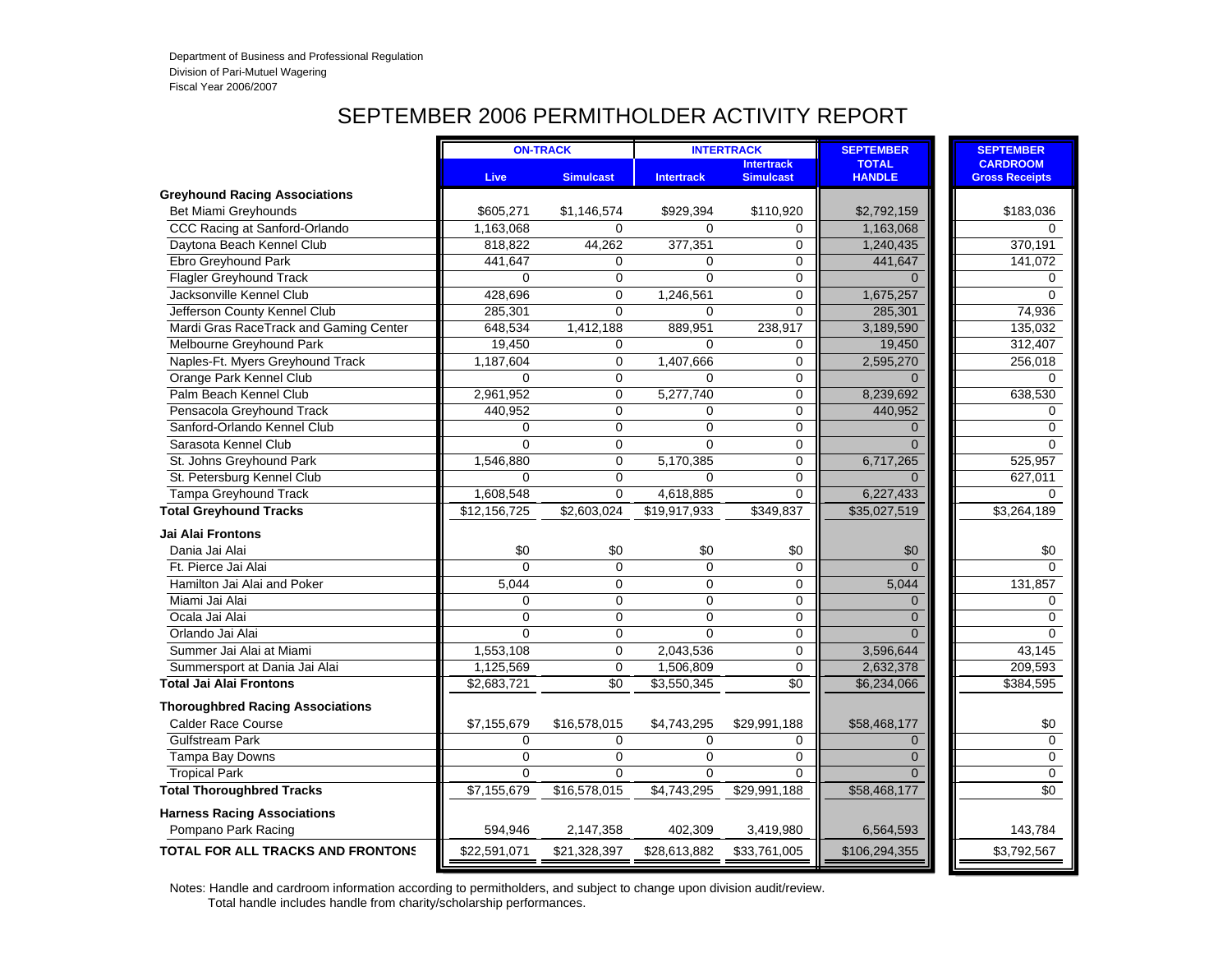#### OCTOBER 2006 PERMITHOLDER ACTIVITY REPORT

|                                          |                | <b>ON-TRACK</b>  |                   | <b>INTERTRACK</b>                     | <b>OCTOBER</b>                | <b>OCTOBER</b>                           |
|------------------------------------------|----------------|------------------|-------------------|---------------------------------------|-------------------------------|------------------------------------------|
|                                          | <b>Live</b>    | <b>Simulcast</b> | <b>Intertrack</b> | <b>Intertrack</b><br><b>Simulcast</b> | <b>TOTAL</b><br><b>HANDLE</b> | <b>CARDROOM</b><br><b>Gross Receipts</b> |
| <b>Greyhound Racing Associations</b>     |                |                  |                   |                                       |                               |                                          |
| Bet Miami Greyhounds                     | \$581,967      | \$1,064,487      | \$873,742         | \$72,273                              | \$2,592,469                   | \$174,353                                |
| CCC Racing at Sanford-Orlando            | 1,047,035      | 0                | $\Omega$          | 0                                     | 1,047,035                     | $\Omega$                                 |
| Daytona Beach Kennel Club                | 689,242        | $\mathbf 0$      | 370,062           | 0                                     | 1,059,304                     | 354,695                                  |
| Ebro Greyhound Park                      | 288.641        | $\Omega$         | $\Omega$          | 0                                     | 288.641                       | 125,179                                  |
| <b>Flagler Greyhound Track</b>           | 0              | $\mathbf 0$      | 0                 | 0                                     | $\Omega$                      | 0                                        |
| Jacksonville Kennel Club                 | $\Omega$       | $\mathbf 0$      | 0                 | 0                                     | $\Omega$                      | $\mathbf 0$                              |
| Jefferson County Kennel Club             | 210,758        | $\Omega$         | $\overline{0}$    | 0                                     | 210,758                       | 71,700                                   |
| Mardi Gras RaceTrack and Gaming Center   | 732,601        | 1,315,490        | 1,059,946         | 255,444                               | 3,363,481                     | 122,284                                  |
| Melbourne Greyhound Park                 | 13,777         | 0                | 0                 | 0                                     | 13,777                        | 303,585                                  |
| Naples-Ft. Myers Greyhound Track         | 1,200,124      | $\mathbf 0$      | 1,355,841         | 0                                     | 2,555,965                     | 256,675                                  |
| Orange Park Kennel Club                  | $\Omega$       | $\mathbf 0$      | $\Omega$          | 0                                     | $\Omega$                      | $\Omega$                                 |
| Palm Beach Kennel Club                   | 2,754,365      | 0                | 4,834,990         | 0                                     | 7,589,355                     | 621,131                                  |
| Pensacola Greyhound Track                | 361,156        | $\mathbf 0$      | 0                 | 0                                     | 361,156                       | $\mathbf 0$                              |
| Sanford-Orlando Kennel Club              | $\Omega$       | $\Omega$         | $\Omega$          | 0                                     | $\Omega$                      | $\Omega$                                 |
| Sarasota Kennel Club                     | $\Omega$       | $\Omega$         | $\Omega$          | 0                                     | $\Omega$                      | $\Omega$                                 |
| St. Johns Greyhound Park                 | 1,798,267      | $\mathbf 0$      | 5,775,067         | 0                                     | 7,573,334                     | 519,625                                  |
| St. Petersburg Kennel Club               | $\overline{0}$ | $\mathbf 0$      | $\overline{0}$    | 0                                     |                               | 615,323                                  |
| <b>Tampa Greyhound Track</b>             | 1,613,501      | $\Omega$         | 4,292,688         | 0                                     | 5,906,189                     | $\Omega$                                 |
| <b>Total Greyhound Tracks</b>            | \$11,291,434   | \$2,379,977      | \$18,562,336      | \$327,717                             | \$32,561,464                  | \$3,164,549                              |
| <b>Jai Alai Frontons</b>                 |                |                  |                   |                                       |                               |                                          |
| Dania Jai Alai                           | \$0            | \$0              | \$0               | \$0                                   | \$0                           | \$0                                      |
| Ft. Pierce Jai Alai                      | $\Omega$       | $\Omega$         | $\Omega$          | 0                                     | $\Omega$                      | $\Omega$                                 |
| Hamilton Jai Alai and Poker              | 2,053          | $\Omega$         | $\Omega$          | 0                                     | 2,053                         | 123,748                                  |
| Miami Jai Alai                           | 0              | $\Omega$         | $\Omega$          | 0                                     | $\Omega$                      | 0                                        |
| Ocala Jai Alai                           | $\Omega$       | $\Omega$         | 0                 | 0                                     | $\Omega$                      | 0                                        |
| Orlando Jai Alai                         | $\overline{0}$ | $\mathbf 0$      | $\overline{0}$    | 0                                     | $\Omega$                      | 0                                        |
| Summer Jai Alai at Miami                 | 1,437,152      | $\mathbf 0$      | 1,866,653         | 0                                     | 3,303,805                     | 33,536                                   |
| Summersport at Dania Jai Alai            | 1,148,577      | $\mathbf 0$      | 1,616,736         | $\mathbf 0$                           | 2,765,313                     | 215,709                                  |
| <b>Total Jai Alai Frontons</b>           | \$2,587,782    | $\overline{50}$  | \$3,483,389       | $\sqrt{6}$                            | \$6,071,171                   | \$372,993                                |
| <b>Thoroughbred Racing Associations</b>  |                |                  |                   |                                       |                               |                                          |
| <b>Calder Race Course</b>                | \$3,774,096    | \$7,734,251      | \$2,277,411       | \$15,651,408                          | \$29,437,166                  | \$0                                      |
| <b>Gulfstream Park</b>                   | 0              | $\mathbf 0$      | 0                 | 0                                     | $\Omega$                      | $\mathbf 0$                              |
| Tampa Bay Downs                          | $\Omega$       | $\Omega$         | $\Omega$          | $\Omega$                              | $\Omega$                      | 0                                        |
| <b>Tropical Park</b>                     | 3,284,507      | 6,885,622        | 2,181,768         | 14,181,932                            | 26,533,829                    | 0                                        |
| <b>Total Thoroughbred Tracks</b>         | \$7,058,603    | \$14,619,873     | \$4,459,179       | \$29,833,340                          | \$55,970,995                  | \$0                                      |
| <b>Harness Racing Associations</b>       |                |                  |                   |                                       |                               |                                          |
| Pompano Park Racing                      | 598,182        | 2,002,773        | 396,371           | 3,363,410                             | 6,360,736                     | 136,559                                  |
| <b>TOTAL FOR ALL TRACKS AND FRONTONS</b> | \$21,536,001   | \$19,002,623     | \$26,901,275      | \$33,524,467                          | \$100,964,366                 | \$3,674,101                              |
|                                          |                |                  |                   |                                       |                               |                                          |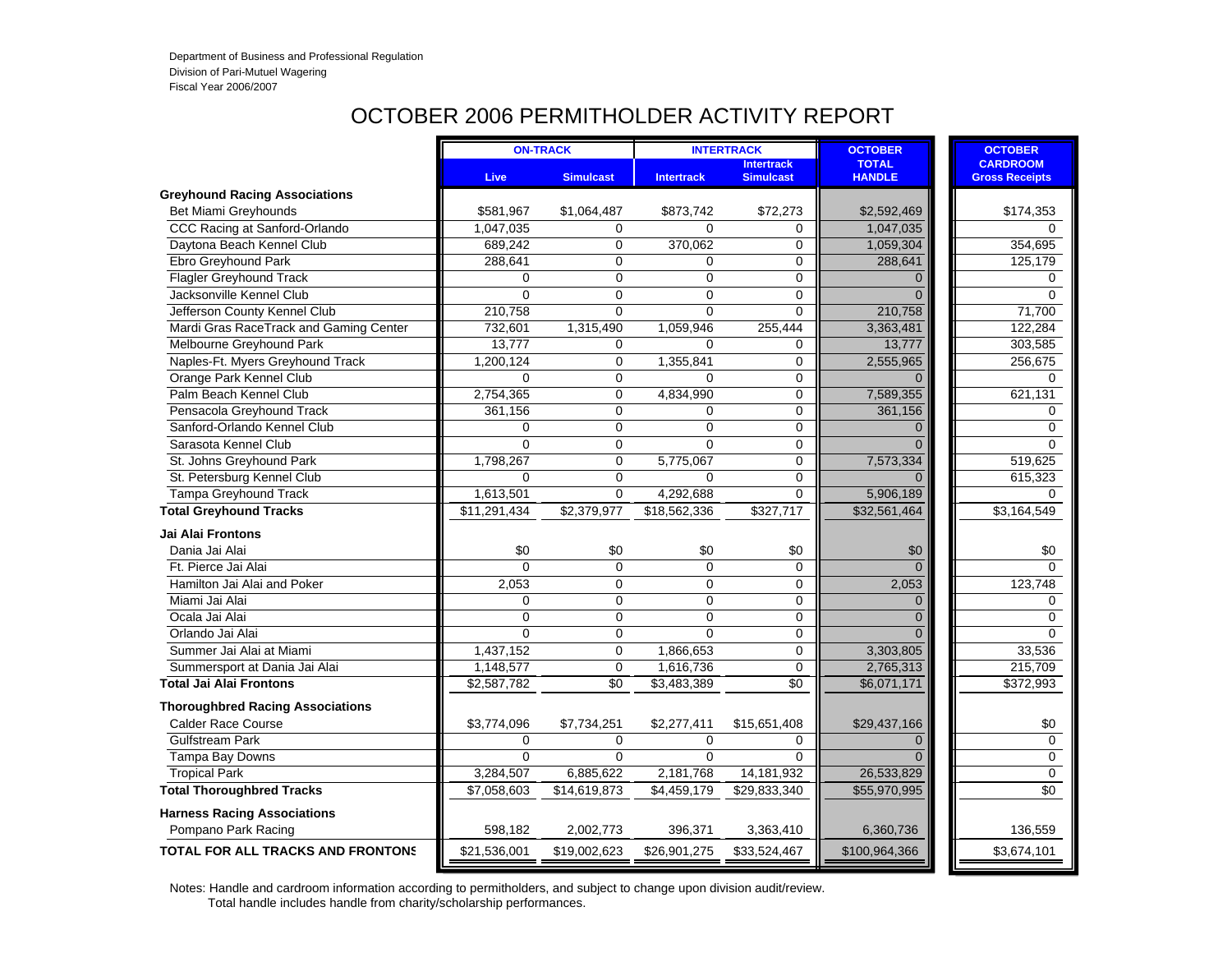# NOVEMBER 2006 PERMITHOLDER ACTIVITY REPORT

| <b>CARDROOM</b><br><b>Intertrack</b><br><b>TOTAL</b><br><b>HANDLE</b><br>Live<br><b>Simulcast</b><br><b>Gross Receipts</b><br><b>Simulcast</b><br><b>Intertrack</b><br>Bet Miami Greyhounds<br>\$1,007,984<br>\$83,502<br>\$2,602,750<br>\$175,463<br>\$570,613<br>\$940,651<br>CCC Racing at Sanford-Orlando<br>$\Omega$<br>0<br>$\Omega$<br>0<br>$\Omega$<br>685,374<br>370,475<br>Daytona Beach Kennel Club<br>$\Omega$<br>379,884<br>0<br>1,065,258<br>Ebro Greyhound Park<br>179,992<br>$\Omega$<br>0<br>179.992<br>$\Omega$<br>118,562<br><b>Flagler Greyhound Track</b><br>0<br>0<br>$\Omega$<br>$\Omega$<br>$\Omega$<br>Jacksonville Kennel Club<br>$\overline{0}$<br>0<br>$\Omega$<br>$\Omega$<br>$\Omega$<br>Jefferson County Kennel Club<br>222,840<br>$\mathbf{0}$<br>$\overline{0}$<br>0<br>222,840<br>65,641<br>Mardi Gras RaceTrack and Gaming Center<br>3,207,247<br>770,174<br>1,173,988<br>1,041,016<br>222,069<br>111,224<br>Melbourne Greyhound Park<br>24,667<br>24,667<br>306,683<br>$\Omega$<br>$\Omega$<br>0<br>Naples-Ft. Myers Greyhound Track<br>$\mathbf 0$<br>2,911,188<br>1,425,999<br>1,485,189<br>0<br>291,905<br>Orange Park Kennel Club<br>$\overline{0}$<br>0<br>$\Omega$<br>$\Omega$<br>$\Omega$<br>Palm Beach Kennel Club<br>3,018,617<br>1,267<br>5,016,330<br>0<br>8,036,214<br>634,159<br>$\Omega$<br>359,535<br>Pensacola Greyhound Track<br>359,535<br>$\Omega$<br>$\Omega$<br>$\Omega$<br>Sanford-Orlando Kennel Club<br>$\Omega$<br>0<br>1,123,269<br>1,123,269<br>$\Omega$<br>Sarasota Kennel Club<br>439,225<br>$\Omega$<br>439,225<br>88,695<br>$\Omega$<br>$\Omega$<br>St. Johns Greyhound Park<br>1,926,536<br>30,058<br>6,064,174<br>243,514<br>8,264,282<br>538,586<br>St. Petersburg Kennel Club<br>$\Omega$<br>$\mathbf 0$<br>$\Omega$<br>0<br>$\Omega$<br>629,243<br><b>Tampa Greyhound Track</b><br>1,659,496<br>$\Omega$<br>4,547,334<br>$\Omega$<br>6,206,830<br>$\Omega$<br><b>Total Greyhound Tracks</b><br>\$34,643,297<br>\$12,406,337<br>\$2,213,297<br>\$19,474,578<br>\$549,085<br>\$3,330,635<br><b>Jai Alai Frontons</b><br>Dania Jai Alai<br>\$0<br>\$0<br>\$0<br>\$0<br>\$0<br>$\Omega$<br>$\Omega$<br>0<br>Ft. Pierce Jai Alai<br>$\Omega$<br>$\Omega$<br>0<br>Hamilton Jai Alai and Poker<br>2,768<br>$\Omega$<br>$\Omega$<br>2,768<br>0<br>3,292,579<br>Miami Jai Alai<br>1,404,340<br>$\Omega$<br>1,888,239<br>$\mathbf 0$<br>0<br>Ocala Jai Alai<br>0<br>0<br>0<br>0<br>Orlando Jai Alai<br>$\Omega$<br>$\mathbf 0$<br>$\overline{0}$<br>$\Omega$<br>Summer Jai Alai at Miami<br>$\mathbf 0$<br>$\Omega$<br>$\Omega$<br>$\Omega$<br>$\Omega$<br>1,614,043<br>Summersport at Dania Jai Alai<br>1,136,036<br>$\mathbf 0$<br>0<br>2,750,079<br>\$0<br>\$0<br>\$6,045,426<br><b>Total Jai Alai Frontons</b><br>\$2,543,144<br>\$3,502,282<br><b>Thoroughbred Racing Associations</b><br><b>Calder Race Course</b><br>\$0<br>\$0<br>\$0<br>\$0<br>\$0<br>\$0<br>$\Omega$<br>$\Omega$<br>$\Omega$<br>77,582<br><b>Gulfstream Park</b><br>$\Omega$<br>$\Omega$<br>Tampa Bay Downs<br>$\Omega$<br>$\Omega$<br>$\Omega$<br>$\Omega$<br>$\Omega$<br><b>Tropical Park</b><br>7,256,254<br>17,046,659<br>4,635,669<br>34,454,160<br>63,392,742<br>$\Omega$<br><b>Total Thoroughbred Tracks</b><br>\$17,046,659<br>\$63,392,742<br>\$77,582<br>\$7,256,254<br>\$4,635,669<br>\$34,454,160<br><b>Harness Racing Associations</b> |                     |         | <b>ON-TRACK</b> |         | <b>INTERTRACK</b> | <b>NOVEMBER</b> | <b>NOVEMBER</b> |
|---------------------------------------------------------------------------------------------------------------------------------------------------------------------------------------------------------------------------------------------------------------------------------------------------------------------------------------------------------------------------------------------------------------------------------------------------------------------------------------------------------------------------------------------------------------------------------------------------------------------------------------------------------------------------------------------------------------------------------------------------------------------------------------------------------------------------------------------------------------------------------------------------------------------------------------------------------------------------------------------------------------------------------------------------------------------------------------------------------------------------------------------------------------------------------------------------------------------------------------------------------------------------------------------------------------------------------------------------------------------------------------------------------------------------------------------------------------------------------------------------------------------------------------------------------------------------------------------------------------------------------------------------------------------------------------------------------------------------------------------------------------------------------------------------------------------------------------------------------------------------------------------------------------------------------------------------------------------------------------------------------------------------------------------------------------------------------------------------------------------------------------------------------------------------------------------------------------------------------------------------------------------------------------------------------------------------------------------------------------------------------------------------------------------------------------------------------------------------------------------------------------------------------------------------------------------------------------------------------------------------------------------------------------------------------------------------------------------------------------------------------------------------------------------------------------------------------------------------------------------------------------------------------------------------------------------------------------------------------------------------------------------------------------------------------------------------------------------------------------------------------------------------------------------------------------------------------------------------------------------------------------------------------------------------------------------------------------------------------------------------------------------|---------------------|---------|-----------------|---------|-------------------|-----------------|-----------------|
| <b>Greyhound Racing Associations</b>                                                                                                                                                                                                                                                                                                                                                                                                                                                                                                                                                                                                                                                                                                                                                                                                                                                                                                                                                                                                                                                                                                                                                                                                                                                                                                                                                                                                                                                                                                                                                                                                                                                                                                                                                                                                                                                                                                                                                                                                                                                                                                                                                                                                                                                                                                                                                                                                                                                                                                                                                                                                                                                                                                                                                                                                                                                                                                                                                                                                                                                                                                                                                                                                                                                                                                                                                        |                     |         |                 |         |                   |                 |                 |
|                                                                                                                                                                                                                                                                                                                                                                                                                                                                                                                                                                                                                                                                                                                                                                                                                                                                                                                                                                                                                                                                                                                                                                                                                                                                                                                                                                                                                                                                                                                                                                                                                                                                                                                                                                                                                                                                                                                                                                                                                                                                                                                                                                                                                                                                                                                                                                                                                                                                                                                                                                                                                                                                                                                                                                                                                                                                                                                                                                                                                                                                                                                                                                                                                                                                                                                                                                                             |                     |         |                 |         |                   |                 |                 |
|                                                                                                                                                                                                                                                                                                                                                                                                                                                                                                                                                                                                                                                                                                                                                                                                                                                                                                                                                                                                                                                                                                                                                                                                                                                                                                                                                                                                                                                                                                                                                                                                                                                                                                                                                                                                                                                                                                                                                                                                                                                                                                                                                                                                                                                                                                                                                                                                                                                                                                                                                                                                                                                                                                                                                                                                                                                                                                                                                                                                                                                                                                                                                                                                                                                                                                                                                                                             |                     |         |                 |         |                   |                 |                 |
|                                                                                                                                                                                                                                                                                                                                                                                                                                                                                                                                                                                                                                                                                                                                                                                                                                                                                                                                                                                                                                                                                                                                                                                                                                                                                                                                                                                                                                                                                                                                                                                                                                                                                                                                                                                                                                                                                                                                                                                                                                                                                                                                                                                                                                                                                                                                                                                                                                                                                                                                                                                                                                                                                                                                                                                                                                                                                                                                                                                                                                                                                                                                                                                                                                                                                                                                                                                             |                     |         |                 |         |                   |                 | $\Omega$        |
|                                                                                                                                                                                                                                                                                                                                                                                                                                                                                                                                                                                                                                                                                                                                                                                                                                                                                                                                                                                                                                                                                                                                                                                                                                                                                                                                                                                                                                                                                                                                                                                                                                                                                                                                                                                                                                                                                                                                                                                                                                                                                                                                                                                                                                                                                                                                                                                                                                                                                                                                                                                                                                                                                                                                                                                                                                                                                                                                                                                                                                                                                                                                                                                                                                                                                                                                                                                             |                     |         |                 |         |                   |                 |                 |
|                                                                                                                                                                                                                                                                                                                                                                                                                                                                                                                                                                                                                                                                                                                                                                                                                                                                                                                                                                                                                                                                                                                                                                                                                                                                                                                                                                                                                                                                                                                                                                                                                                                                                                                                                                                                                                                                                                                                                                                                                                                                                                                                                                                                                                                                                                                                                                                                                                                                                                                                                                                                                                                                                                                                                                                                                                                                                                                                                                                                                                                                                                                                                                                                                                                                                                                                                                                             |                     |         |                 |         |                   |                 |                 |
|                                                                                                                                                                                                                                                                                                                                                                                                                                                                                                                                                                                                                                                                                                                                                                                                                                                                                                                                                                                                                                                                                                                                                                                                                                                                                                                                                                                                                                                                                                                                                                                                                                                                                                                                                                                                                                                                                                                                                                                                                                                                                                                                                                                                                                                                                                                                                                                                                                                                                                                                                                                                                                                                                                                                                                                                                                                                                                                                                                                                                                                                                                                                                                                                                                                                                                                                                                                             |                     |         |                 |         |                   |                 | $\Omega$        |
|                                                                                                                                                                                                                                                                                                                                                                                                                                                                                                                                                                                                                                                                                                                                                                                                                                                                                                                                                                                                                                                                                                                                                                                                                                                                                                                                                                                                                                                                                                                                                                                                                                                                                                                                                                                                                                                                                                                                                                                                                                                                                                                                                                                                                                                                                                                                                                                                                                                                                                                                                                                                                                                                                                                                                                                                                                                                                                                                                                                                                                                                                                                                                                                                                                                                                                                                                                                             |                     |         |                 |         |                   |                 | $\Omega$        |
|                                                                                                                                                                                                                                                                                                                                                                                                                                                                                                                                                                                                                                                                                                                                                                                                                                                                                                                                                                                                                                                                                                                                                                                                                                                                                                                                                                                                                                                                                                                                                                                                                                                                                                                                                                                                                                                                                                                                                                                                                                                                                                                                                                                                                                                                                                                                                                                                                                                                                                                                                                                                                                                                                                                                                                                                                                                                                                                                                                                                                                                                                                                                                                                                                                                                                                                                                                                             |                     |         |                 |         |                   |                 |                 |
|                                                                                                                                                                                                                                                                                                                                                                                                                                                                                                                                                                                                                                                                                                                                                                                                                                                                                                                                                                                                                                                                                                                                                                                                                                                                                                                                                                                                                                                                                                                                                                                                                                                                                                                                                                                                                                                                                                                                                                                                                                                                                                                                                                                                                                                                                                                                                                                                                                                                                                                                                                                                                                                                                                                                                                                                                                                                                                                                                                                                                                                                                                                                                                                                                                                                                                                                                                                             |                     |         |                 |         |                   |                 |                 |
|                                                                                                                                                                                                                                                                                                                                                                                                                                                                                                                                                                                                                                                                                                                                                                                                                                                                                                                                                                                                                                                                                                                                                                                                                                                                                                                                                                                                                                                                                                                                                                                                                                                                                                                                                                                                                                                                                                                                                                                                                                                                                                                                                                                                                                                                                                                                                                                                                                                                                                                                                                                                                                                                                                                                                                                                                                                                                                                                                                                                                                                                                                                                                                                                                                                                                                                                                                                             |                     |         |                 |         |                   |                 |                 |
|                                                                                                                                                                                                                                                                                                                                                                                                                                                                                                                                                                                                                                                                                                                                                                                                                                                                                                                                                                                                                                                                                                                                                                                                                                                                                                                                                                                                                                                                                                                                                                                                                                                                                                                                                                                                                                                                                                                                                                                                                                                                                                                                                                                                                                                                                                                                                                                                                                                                                                                                                                                                                                                                                                                                                                                                                                                                                                                                                                                                                                                                                                                                                                                                                                                                                                                                                                                             |                     |         |                 |         |                   |                 |                 |
|                                                                                                                                                                                                                                                                                                                                                                                                                                                                                                                                                                                                                                                                                                                                                                                                                                                                                                                                                                                                                                                                                                                                                                                                                                                                                                                                                                                                                                                                                                                                                                                                                                                                                                                                                                                                                                                                                                                                                                                                                                                                                                                                                                                                                                                                                                                                                                                                                                                                                                                                                                                                                                                                                                                                                                                                                                                                                                                                                                                                                                                                                                                                                                                                                                                                                                                                                                                             |                     |         |                 |         |                   |                 | $\Omega$        |
|                                                                                                                                                                                                                                                                                                                                                                                                                                                                                                                                                                                                                                                                                                                                                                                                                                                                                                                                                                                                                                                                                                                                                                                                                                                                                                                                                                                                                                                                                                                                                                                                                                                                                                                                                                                                                                                                                                                                                                                                                                                                                                                                                                                                                                                                                                                                                                                                                                                                                                                                                                                                                                                                                                                                                                                                                                                                                                                                                                                                                                                                                                                                                                                                                                                                                                                                                                                             |                     |         |                 |         |                   |                 |                 |
|                                                                                                                                                                                                                                                                                                                                                                                                                                                                                                                                                                                                                                                                                                                                                                                                                                                                                                                                                                                                                                                                                                                                                                                                                                                                                                                                                                                                                                                                                                                                                                                                                                                                                                                                                                                                                                                                                                                                                                                                                                                                                                                                                                                                                                                                                                                                                                                                                                                                                                                                                                                                                                                                                                                                                                                                                                                                                                                                                                                                                                                                                                                                                                                                                                                                                                                                                                                             |                     |         |                 |         |                   |                 |                 |
|                                                                                                                                                                                                                                                                                                                                                                                                                                                                                                                                                                                                                                                                                                                                                                                                                                                                                                                                                                                                                                                                                                                                                                                                                                                                                                                                                                                                                                                                                                                                                                                                                                                                                                                                                                                                                                                                                                                                                                                                                                                                                                                                                                                                                                                                                                                                                                                                                                                                                                                                                                                                                                                                                                                                                                                                                                                                                                                                                                                                                                                                                                                                                                                                                                                                                                                                                                                             |                     |         |                 |         |                   |                 | $\Omega$        |
|                                                                                                                                                                                                                                                                                                                                                                                                                                                                                                                                                                                                                                                                                                                                                                                                                                                                                                                                                                                                                                                                                                                                                                                                                                                                                                                                                                                                                                                                                                                                                                                                                                                                                                                                                                                                                                                                                                                                                                                                                                                                                                                                                                                                                                                                                                                                                                                                                                                                                                                                                                                                                                                                                                                                                                                                                                                                                                                                                                                                                                                                                                                                                                                                                                                                                                                                                                                             |                     |         |                 |         |                   |                 |                 |
|                                                                                                                                                                                                                                                                                                                                                                                                                                                                                                                                                                                                                                                                                                                                                                                                                                                                                                                                                                                                                                                                                                                                                                                                                                                                                                                                                                                                                                                                                                                                                                                                                                                                                                                                                                                                                                                                                                                                                                                                                                                                                                                                                                                                                                                                                                                                                                                                                                                                                                                                                                                                                                                                                                                                                                                                                                                                                                                                                                                                                                                                                                                                                                                                                                                                                                                                                                                             |                     |         |                 |         |                   |                 |                 |
|                                                                                                                                                                                                                                                                                                                                                                                                                                                                                                                                                                                                                                                                                                                                                                                                                                                                                                                                                                                                                                                                                                                                                                                                                                                                                                                                                                                                                                                                                                                                                                                                                                                                                                                                                                                                                                                                                                                                                                                                                                                                                                                                                                                                                                                                                                                                                                                                                                                                                                                                                                                                                                                                                                                                                                                                                                                                                                                                                                                                                                                                                                                                                                                                                                                                                                                                                                                             |                     |         |                 |         |                   |                 |                 |
|                                                                                                                                                                                                                                                                                                                                                                                                                                                                                                                                                                                                                                                                                                                                                                                                                                                                                                                                                                                                                                                                                                                                                                                                                                                                                                                                                                                                                                                                                                                                                                                                                                                                                                                                                                                                                                                                                                                                                                                                                                                                                                                                                                                                                                                                                                                                                                                                                                                                                                                                                                                                                                                                                                                                                                                                                                                                                                                                                                                                                                                                                                                                                                                                                                                                                                                                                                                             |                     |         |                 |         |                   |                 |                 |
|                                                                                                                                                                                                                                                                                                                                                                                                                                                                                                                                                                                                                                                                                                                                                                                                                                                                                                                                                                                                                                                                                                                                                                                                                                                                                                                                                                                                                                                                                                                                                                                                                                                                                                                                                                                                                                                                                                                                                                                                                                                                                                                                                                                                                                                                                                                                                                                                                                                                                                                                                                                                                                                                                                                                                                                                                                                                                                                                                                                                                                                                                                                                                                                                                                                                                                                                                                                             |                     |         |                 |         |                   |                 |                 |
|                                                                                                                                                                                                                                                                                                                                                                                                                                                                                                                                                                                                                                                                                                                                                                                                                                                                                                                                                                                                                                                                                                                                                                                                                                                                                                                                                                                                                                                                                                                                                                                                                                                                                                                                                                                                                                                                                                                                                                                                                                                                                                                                                                                                                                                                                                                                                                                                                                                                                                                                                                                                                                                                                                                                                                                                                                                                                                                                                                                                                                                                                                                                                                                                                                                                                                                                                                                             |                     |         |                 |         |                   |                 |                 |
|                                                                                                                                                                                                                                                                                                                                                                                                                                                                                                                                                                                                                                                                                                                                                                                                                                                                                                                                                                                                                                                                                                                                                                                                                                                                                                                                                                                                                                                                                                                                                                                                                                                                                                                                                                                                                                                                                                                                                                                                                                                                                                                                                                                                                                                                                                                                                                                                                                                                                                                                                                                                                                                                                                                                                                                                                                                                                                                                                                                                                                                                                                                                                                                                                                                                                                                                                                                             |                     |         |                 |         |                   |                 | \$0             |
|                                                                                                                                                                                                                                                                                                                                                                                                                                                                                                                                                                                                                                                                                                                                                                                                                                                                                                                                                                                                                                                                                                                                                                                                                                                                                                                                                                                                                                                                                                                                                                                                                                                                                                                                                                                                                                                                                                                                                                                                                                                                                                                                                                                                                                                                                                                                                                                                                                                                                                                                                                                                                                                                                                                                                                                                                                                                                                                                                                                                                                                                                                                                                                                                                                                                                                                                                                                             |                     |         |                 |         |                   |                 | $\Omega$        |
|                                                                                                                                                                                                                                                                                                                                                                                                                                                                                                                                                                                                                                                                                                                                                                                                                                                                                                                                                                                                                                                                                                                                                                                                                                                                                                                                                                                                                                                                                                                                                                                                                                                                                                                                                                                                                                                                                                                                                                                                                                                                                                                                                                                                                                                                                                                                                                                                                                                                                                                                                                                                                                                                                                                                                                                                                                                                                                                                                                                                                                                                                                                                                                                                                                                                                                                                                                                             |                     |         |                 |         |                   |                 | 130,291         |
|                                                                                                                                                                                                                                                                                                                                                                                                                                                                                                                                                                                                                                                                                                                                                                                                                                                                                                                                                                                                                                                                                                                                                                                                                                                                                                                                                                                                                                                                                                                                                                                                                                                                                                                                                                                                                                                                                                                                                                                                                                                                                                                                                                                                                                                                                                                                                                                                                                                                                                                                                                                                                                                                                                                                                                                                                                                                                                                                                                                                                                                                                                                                                                                                                                                                                                                                                                                             |                     |         |                 |         |                   |                 | 34,432          |
|                                                                                                                                                                                                                                                                                                                                                                                                                                                                                                                                                                                                                                                                                                                                                                                                                                                                                                                                                                                                                                                                                                                                                                                                                                                                                                                                                                                                                                                                                                                                                                                                                                                                                                                                                                                                                                                                                                                                                                                                                                                                                                                                                                                                                                                                                                                                                                                                                                                                                                                                                                                                                                                                                                                                                                                                                                                                                                                                                                                                                                                                                                                                                                                                                                                                                                                                                                                             |                     |         |                 |         |                   |                 | 0               |
|                                                                                                                                                                                                                                                                                                                                                                                                                                                                                                                                                                                                                                                                                                                                                                                                                                                                                                                                                                                                                                                                                                                                                                                                                                                                                                                                                                                                                                                                                                                                                                                                                                                                                                                                                                                                                                                                                                                                                                                                                                                                                                                                                                                                                                                                                                                                                                                                                                                                                                                                                                                                                                                                                                                                                                                                                                                                                                                                                                                                                                                                                                                                                                                                                                                                                                                                                                                             |                     |         |                 |         |                   |                 | 0               |
|                                                                                                                                                                                                                                                                                                                                                                                                                                                                                                                                                                                                                                                                                                                                                                                                                                                                                                                                                                                                                                                                                                                                                                                                                                                                                                                                                                                                                                                                                                                                                                                                                                                                                                                                                                                                                                                                                                                                                                                                                                                                                                                                                                                                                                                                                                                                                                                                                                                                                                                                                                                                                                                                                                                                                                                                                                                                                                                                                                                                                                                                                                                                                                                                                                                                                                                                                                                             |                     |         |                 |         |                   |                 | $\Omega$        |
|                                                                                                                                                                                                                                                                                                                                                                                                                                                                                                                                                                                                                                                                                                                                                                                                                                                                                                                                                                                                                                                                                                                                                                                                                                                                                                                                                                                                                                                                                                                                                                                                                                                                                                                                                                                                                                                                                                                                                                                                                                                                                                                                                                                                                                                                                                                                                                                                                                                                                                                                                                                                                                                                                                                                                                                                                                                                                                                                                                                                                                                                                                                                                                                                                                                                                                                                                                                             |                     |         |                 |         |                   |                 | 210,330         |
|                                                                                                                                                                                                                                                                                                                                                                                                                                                                                                                                                                                                                                                                                                                                                                                                                                                                                                                                                                                                                                                                                                                                                                                                                                                                                                                                                                                                                                                                                                                                                                                                                                                                                                                                                                                                                                                                                                                                                                                                                                                                                                                                                                                                                                                                                                                                                                                                                                                                                                                                                                                                                                                                                                                                                                                                                                                                                                                                                                                                                                                                                                                                                                                                                                                                                                                                                                                             |                     |         |                 |         |                   |                 | \$375,053       |
|                                                                                                                                                                                                                                                                                                                                                                                                                                                                                                                                                                                                                                                                                                                                                                                                                                                                                                                                                                                                                                                                                                                                                                                                                                                                                                                                                                                                                                                                                                                                                                                                                                                                                                                                                                                                                                                                                                                                                                                                                                                                                                                                                                                                                                                                                                                                                                                                                                                                                                                                                                                                                                                                                                                                                                                                                                                                                                                                                                                                                                                                                                                                                                                                                                                                                                                                                                                             |                     |         |                 |         |                   |                 |                 |
|                                                                                                                                                                                                                                                                                                                                                                                                                                                                                                                                                                                                                                                                                                                                                                                                                                                                                                                                                                                                                                                                                                                                                                                                                                                                                                                                                                                                                                                                                                                                                                                                                                                                                                                                                                                                                                                                                                                                                                                                                                                                                                                                                                                                                                                                                                                                                                                                                                                                                                                                                                                                                                                                                                                                                                                                                                                                                                                                                                                                                                                                                                                                                                                                                                                                                                                                                                                             |                     |         |                 |         |                   |                 |                 |
|                                                                                                                                                                                                                                                                                                                                                                                                                                                                                                                                                                                                                                                                                                                                                                                                                                                                                                                                                                                                                                                                                                                                                                                                                                                                                                                                                                                                                                                                                                                                                                                                                                                                                                                                                                                                                                                                                                                                                                                                                                                                                                                                                                                                                                                                                                                                                                                                                                                                                                                                                                                                                                                                                                                                                                                                                                                                                                                                                                                                                                                                                                                                                                                                                                                                                                                                                                                             |                     |         |                 |         |                   |                 |                 |
|                                                                                                                                                                                                                                                                                                                                                                                                                                                                                                                                                                                                                                                                                                                                                                                                                                                                                                                                                                                                                                                                                                                                                                                                                                                                                                                                                                                                                                                                                                                                                                                                                                                                                                                                                                                                                                                                                                                                                                                                                                                                                                                                                                                                                                                                                                                                                                                                                                                                                                                                                                                                                                                                                                                                                                                                                                                                                                                                                                                                                                                                                                                                                                                                                                                                                                                                                                                             |                     |         |                 |         |                   |                 | 0               |
|                                                                                                                                                                                                                                                                                                                                                                                                                                                                                                                                                                                                                                                                                                                                                                                                                                                                                                                                                                                                                                                                                                                                                                                                                                                                                                                                                                                                                                                                                                                                                                                                                                                                                                                                                                                                                                                                                                                                                                                                                                                                                                                                                                                                                                                                                                                                                                                                                                                                                                                                                                                                                                                                                                                                                                                                                                                                                                                                                                                                                                                                                                                                                                                                                                                                                                                                                                                             |                     |         |                 |         |                   |                 |                 |
|                                                                                                                                                                                                                                                                                                                                                                                                                                                                                                                                                                                                                                                                                                                                                                                                                                                                                                                                                                                                                                                                                                                                                                                                                                                                                                                                                                                                                                                                                                                                                                                                                                                                                                                                                                                                                                                                                                                                                                                                                                                                                                                                                                                                                                                                                                                                                                                                                                                                                                                                                                                                                                                                                                                                                                                                                                                                                                                                                                                                                                                                                                                                                                                                                                                                                                                                                                                             |                     |         |                 |         |                   |                 |                 |
|                                                                                                                                                                                                                                                                                                                                                                                                                                                                                                                                                                                                                                                                                                                                                                                                                                                                                                                                                                                                                                                                                                                                                                                                                                                                                                                                                                                                                                                                                                                                                                                                                                                                                                                                                                                                                                                                                                                                                                                                                                                                                                                                                                                                                                                                                                                                                                                                                                                                                                                                                                                                                                                                                                                                                                                                                                                                                                                                                                                                                                                                                                                                                                                                                                                                                                                                                                                             |                     |         |                 |         |                   |                 |                 |
|                                                                                                                                                                                                                                                                                                                                                                                                                                                                                                                                                                                                                                                                                                                                                                                                                                                                                                                                                                                                                                                                                                                                                                                                                                                                                                                                                                                                                                                                                                                                                                                                                                                                                                                                                                                                                                                                                                                                                                                                                                                                                                                                                                                                                                                                                                                                                                                                                                                                                                                                                                                                                                                                                                                                                                                                                                                                                                                                                                                                                                                                                                                                                                                                                                                                                                                                                                                             | Pompano Park Racing | 820,792 | 2,075,793       | 421,444 | 3,381,193         | 6,699,222       | 165,142         |
| <b>TOTAL FOR ALL TRACKS AND FRONTONS</b><br>\$110,780,687<br>\$3,948,412<br>\$23,026,527<br>\$21,335,749<br>\$28,033,973<br>\$38,384,438                                                                                                                                                                                                                                                                                                                                                                                                                                                                                                                                                                                                                                                                                                                                                                                                                                                                                                                                                                                                                                                                                                                                                                                                                                                                                                                                                                                                                                                                                                                                                                                                                                                                                                                                                                                                                                                                                                                                                                                                                                                                                                                                                                                                                                                                                                                                                                                                                                                                                                                                                                                                                                                                                                                                                                                                                                                                                                                                                                                                                                                                                                                                                                                                                                                    |                     |         |                 |         |                   |                 |                 |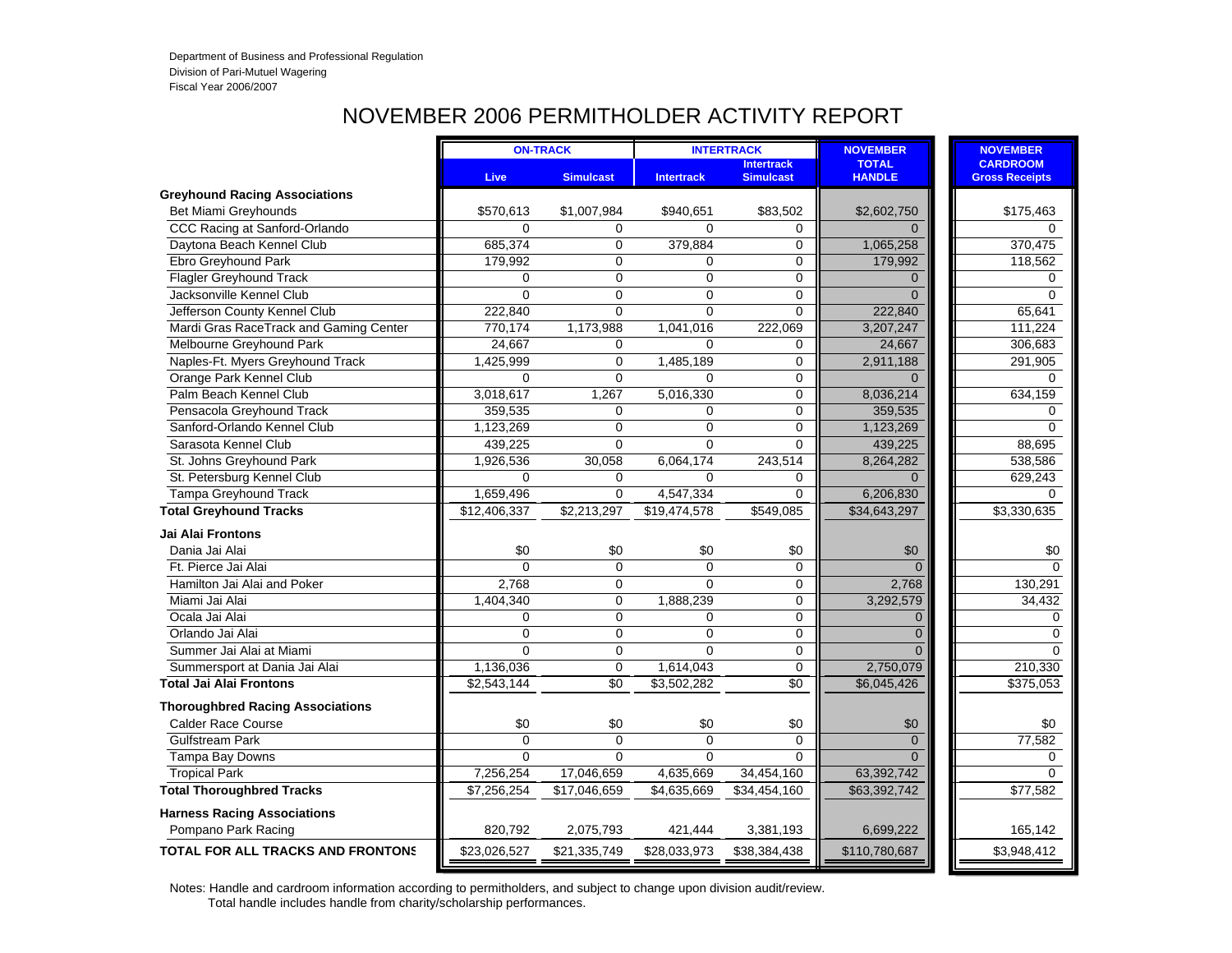# DECEMBER 2006 PERMITHOLDER ACTIVITY REPORT

|                                          |                | <b>ON-TRACK</b>  |                   | <b>INTERTRACK</b>                     | <b>DECEMBER</b>               | <b>DECEMBER</b>                          |             |
|------------------------------------------|----------------|------------------|-------------------|---------------------------------------|-------------------------------|------------------------------------------|-------------|
|                                          | Live           | <b>Simulcast</b> | <b>Intertrack</b> | <b>Intertrack</b><br><b>Simulcast</b> | <b>TOTAL</b><br><b>HANDLE</b> | <b>CARDROOM</b><br><b>Gross Receipts</b> |             |
| <b>Greyhound Racing Associations</b>     |                |                  |                   |                                       |                               |                                          |             |
| Bet Miami Greyhounds                     | \$0            | \$0              | \$0               | \$0                                   | \$0                           |                                          | \$0         |
| CCC Racing at Sanford-Orlando            | $\Omega$       | $\mathbf 0$      | $\Omega$          | 0                                     | $\Omega$                      |                                          | $\mathbf 0$ |
| Daytona Beach Kennel Club                | 727,475        | $\mathbf 0$      | 376,163           | 0                                     | 1,103,638                     | 374,904                                  |             |
| Ebro Greyhound Park                      | $\Omega$       | $\overline{0}$   | $\Omega$          | 0                                     | $\Omega$                      |                                          | $\Omega$    |
| <b>Flagler Greyhound Track</b>           | 564,938        | 1,075,123        | 1,048,231         | 89,636                                | 2,777,928                     | 175,006                                  |             |
| Jacksonville Kennel Club                 | $\Omega$       | $\mathbf 0$      | 0                 | 0                                     | $\Omega$                      |                                          | 0           |
| Jefferson County Kennel Club             | 43,380         | $\overline{0}$   | $\overline{0}$    | 0                                     | 43,380                        | 12,005                                   |             |
| Mardi Gras RaceTrack and Gaming Center   | 948,049        | 1,288,860        | 1,136,311         | 268,612                               | 3,641,832                     | 81,254                                   |             |
| Melbourne Greyhound Park                 | 30,528         | $\Omega$         | $\Omega$          | 0                                     | 30,528                        | 320,050                                  |             |
| Naples-Ft. Myers Greyhound Track         | 1,787,342      | $\mathbf 0$      | 1,519,552         | 0                                     | 3,306,894                     | 295,644                                  |             |
| Orange Park Kennel Club                  | 1,743,637      | $\Omega$         | 5,516,910         | 0                                     | 7,260,547                     |                                          | $\Omega$    |
| Palm Beach Kennel Club                   | 3,419,359      | $\Omega$         | 5,277,178         | 0                                     | 8,696,537                     | 681,535                                  |             |
| Pensacola Greyhound Track                | 352,489        | $\Omega$         | 0                 | 0                                     | 352,489                       |                                          | $\Omega$    |
| Sanford-Orlando Kennel Club              | 1,178,359      | $\mathbf 0$      | $\Omega$          | 0                                     | 1,178,359                     |                                          | $\Omega$    |
| Sarasota Kennel Club                     | 1,675,765      | $\mathbf 0$      | $\Omega$          | 0                                     | 1,675,765                     | 383,769                                  |             |
| St. Johns Greyhound Park                 | 322,052        | $\mathbf 0$      | 1,004,067         | 0                                     | 1,326,119                     | 581,338                                  |             |
| St. Petersburg Kennel Club               | $\Omega$       | $\Omega$         | $\Omega$          | 0                                     | $\Omega$                      | 593,109                                  |             |
| <b>Tampa Greyhound Track</b>             | 1,739,460      | $\Omega$         | 4,586,971         | 0                                     | 6,326,431                     |                                          | $\Omega$    |
| <b>Total Greyhound Tracks</b>            | \$14,532,833   | \$2,363,983      | \$20,465,383      | \$358,248                             | \$37,720,447                  | \$3,498,613                              |             |
| <b>Jai Alai Frontons</b>                 |                |                  |                   |                                       |                               |                                          |             |
| Dania Jai Alai                           | \$1,356,490    | \$0              | \$1,841,950       | \$0                                   | \$3,198,440                   | \$205,840                                |             |
| Ft. Pierce Jai Alai                      | $\Omega$       | $\Omega$         | $\Omega$          | 0                                     | $\Omega$                      |                                          | $\Omega$    |
| Hamilton Jai Alai and Poker              | 2,581          | $\Omega$         | $\Omega$          | 0                                     | 2,581                         | 161,362                                  |             |
| Miami Jai Alai                           | 1,579,730      | $\Omega$         | 2,116,111         | 0                                     | 3,695,841                     | 31,808                                   |             |
| Ocala Jai Alai                           | 0              | $\mathbf 0$      | 0                 | 0                                     | $\overline{0}$                |                                          | 0           |
| Orlando Jai Alai                         | $\overline{0}$ | $\Omega$         | $\overline{0}$    | 0                                     | $\overline{0}$                |                                          | $\mathbf 0$ |
| Summer Jai Alai at Miami                 | $\Omega$       | $\Omega$         | $\Omega$          | 0                                     | $\Omega$                      |                                          | $\Omega$    |
| Summersport at Dania Jai Alai            | 0              | $\mathbf 0$      | 0                 | 0                                     | $\Omega$                      |                                          | $\mathbf 0$ |
| <b>Total Jai Alai Frontons</b>           | \$2,938,801    | \$0              | \$3,958,061       | $\sqrt{6}$                            | \$6,896,862                   | \$399,010                                |             |
| <b>Thoroughbred Racing Associations</b>  |                |                  |                   |                                       |                               |                                          |             |
| <b>Calder Race Course</b>                | \$0            | \$0              | \$0               | \$0                                   | \$0                           |                                          | \$0         |
| Gulfstream Park                          | $\Omega$       | $\Omega$         | $\Omega$          | $\Omega$                              | $\Omega$                      | 249,702                                  |             |
| Tampa Bay Downs                          | 3,620,208      | 1,939,522        | 3,970,488         | 8,662,478                             | 18,192,696                    | 158,925                                  |             |
| <b>Tropical Park</b>                     | 10,130,526     | 14,644,851       | 6,726,390         | 17,509,469                            | 49,011,236                    |                                          | 0           |
| <b>Total Thoroughbred Tracks</b>         | \$13,750,734   | \$16,584,373     | \$10,696,878      | \$26,171,947                          | \$67,203,932                  | \$408,627                                |             |
| <b>Harness Racing Associations</b>       |                |                  |                   |                                       |                               |                                          |             |
| Pompano Park Racing                      | 1,043,964      | 2,623,004        | 575,863           | 4,442,196                             | 8,685,027                     | 196,320                                  |             |
| <b>TOTAL FOR ALL TRACKS AND FRONTONS</b> | \$32,266,332   | \$21,571,360     | \$35,696,185      | \$30,972,391                          | \$120,506,268                 | \$4,502,570                              |             |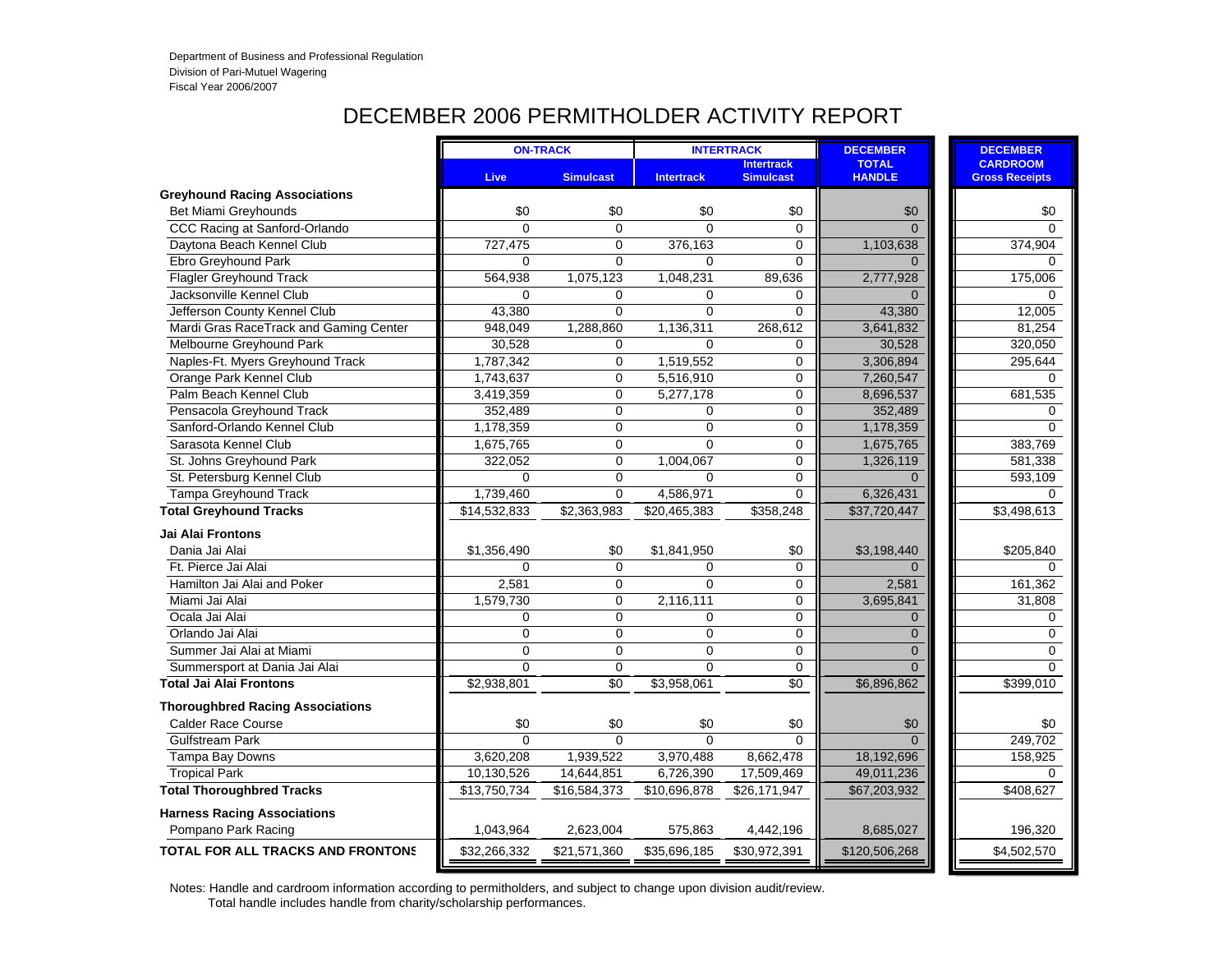# JANUARY 2007 PERMITHOLDER ACTIVITY REPORT

|                                          |                | <b>ON-TRACK</b>  |                   | <b>INTERTRACK</b>                     | <b>JANUARY</b>                | <b>JANUARY</b>                           |
|------------------------------------------|----------------|------------------|-------------------|---------------------------------------|-------------------------------|------------------------------------------|
|                                          | Live           | <b>Simulcast</b> | <b>Intertrack</b> | <b>Intertrack</b><br><b>Simulcast</b> | <b>TOTAL</b><br><b>HANDLE</b> | <b>CARDROOM</b><br><b>Gross Receipts</b> |
| <b>Greyhound Racing Associations</b>     |                |                  |                   |                                       |                               |                                          |
| Bet Miami Greyhounds                     | \$0            | \$0              | \$0               | \$0                                   | \$0                           | \$0                                      |
| CCC Racing at Sanford-Orlando            | $\Omega$       | $\Omega$         | $\Omega$          | $\Omega$                              | $\Omega$                      | $\Omega$                                 |
| Daytona Beach Kennel Club                | 930,528        | $\mathbf 0$      | 405,059           | $\mathbf 0$                           | 1,335,587                     | 422,408                                  |
| Ebro Greyhound Park                      | 281,024        | $\Omega$         | $\Omega$          | $\Omega$                              | 281,024                       | 132,698                                  |
| <b>Flagler Greyhound Track</b>           | 603,206        | 1,053,214        | 907,669           | 67,504                                | 2,631,593                     | 181,971                                  |
| Jacksonville Kennel Club                 | $\mathbf 0$    | $\mathbf 0$      | 0                 | 0                                     | $\Omega$                      | 0                                        |
| Jefferson County Kennel Club             | $\overline{0}$ | $\overline{0}$   | $\overline{0}$    | $\Omega$                              | $\Omega$                      | $\Omega$                                 |
| Mardi Gras RaceTrack and Gaming Center   | 1,079,660      | 1,378,428        | 1,059,184         | 327,379                               | 3,844,651                     | 247,550                                  |
| Melbourne Greyhound Park                 | 56,804         | 0                | 0                 | 0                                     | 56,804                        | 350,776                                  |
| Naples-Ft. Myers Greyhound Track         | 2,650,192      | $\overline{0}$   | 2,248,483         | $\mathbf 0$                           | 4,898,675                     | 388,325                                  |
| Orange Park Kennel Club                  | 1,950,654      | $\mathbf 0$      | 5,918,415         | $\mathbf 0$                           | 7,869,069                     | 0                                        |
| Palm Beach Kennel Club                   | 3,690,002      | $\overline{0}$   | 5,238,520         | $\mathbf 0$                           | 8,928,522                     | 777,991                                  |
| Pensacola Greyhound Track                | 357,466        | 0                | 0                 | $\mathbf 0$                           | 357,466                       | $\Omega$                                 |
| Sanford-Orlando Kennel Club              | 1,226,179      | $\overline{0}$   | 0                 | $\mathbf 0$                           | 1,226,179                     | $\Omega$                                 |
| Sarasota Kennel Club                     | 2,056,417      | $\mathbf 0$      | $\Omega$          | $\mathbf 0$                           | 2,056,417                     | 434,933                                  |
| St. Johns Greyhound Park                 | $\Omega$       | $\Omega$         | $\Omega$          | $\mathbf 0$                           | $\Omega$                      | 595,321                                  |
| St. Petersburg Kennel Club               | 3,670,290      | $\overline{0}$   | 4,137,426         | $\mathbf 0$                           | 7,807,716                     | 595,168                                  |
| <b>Tampa Greyhound Track</b>             | $\Omega$       | $\overline{0}$   | $\Omega$          | $\mathbf 0$                           |                               | 0                                        |
| <b>Total Greyhound Tracks</b>            | \$18,552,422   | \$2,431,642      | \$19,914,756      | \$394,883                             | \$41,293,703                  | $\sqrt{4,127,141}$                       |
| Jai Alai Frontons                        |                |                  |                   |                                       |                               |                                          |
| Dania Jai Alai                           | \$1,326,386    | \$0              | \$1,835,710       | \$0                                   | \$3,162,096                   | \$205,888                                |
| Ft. Pierce Jai Alai                      | 246,393        | $\mathbf 0$      | $\Omega$          | $\mathbf 0$                           | 246,393                       | $\Omega$                                 |
| Hamilton Jai Alai and Poker              | 2,601          | $\Omega$         | $\Omega$          | $\mathbf 0$                           | 2.601                         | 151,125                                  |
| Miami Jai Alai                           | 1,594,179      | $\mathbf 0$      | 1,948,549         | 0                                     | 3,542,728                     | 32,837                                   |
| Ocala Jai Alai                           | $\Omega$       | $\mathbf 0$      | 0                 | $\mathbf 0$                           | $\Omega$                      | $\mathbf 0$                              |
| Orlando Jai Alai                         | 734,187        | $\mathbf 0$      | 0                 | $\mathbf 0$                           | 734,187                       | $\mathbf 0$                              |
| Summer Jai Alai at Miami                 | $\Omega$       | $\Omega$         | $\Omega$          | $\mathbf 0$                           | $\Omega$                      | $\Omega$                                 |
| Summersport at Dania Jai Alai            | $\Omega$       | $\Omega$         | $\Omega$          | $\mathbf 0$                           | $\Omega$                      | $\Omega$                                 |
| <b>Total Jai Alai Frontons</b>           | \$3,903,746    | $\overline{50}$  | \$3,784,259       | $\sqrt{6}$                            | \$7,688,005                   | \$389,850                                |
| <b>Thoroughbred Racing Associations</b>  |                |                  |                   |                                       |                               |                                          |
| <b>Calder Race Course</b>                | \$0            | \$0              | \$0               | \$0                                   | \$0                           | \$0                                      |
| <b>Gulfstream Park</b>                   | 17,437,578     | 12,560,720       | 8,163,660         | 16,473,201                            | 54,635,159                    | 129,122                                  |
| Tampa Bay Downs                          | 6,502,877      | 1,743,509        | 7,830,553         | 7,690,386                             | 23,767,325                    | 299,232                                  |
| <b>Tropical Park</b>                     | 1,057,402      | 890,753          | 467,655           | 372,626                               | 2,788,436                     | $\Omega$                                 |
| <b>Total Thoroughbred Tracks</b>         | \$24,997,857   | \$15,194,982     | \$16,461,868      | \$24,536,213                          | \$81,190,920                  | \$428,354                                |
| <b>Harness Racing Associations</b>       |                |                  |                   |                                       |                               |                                          |
| Pompano Park Racing                      | 1,202,447      | 2,632,006        | 620,958           | 5,342,135                             | 9,797,546                     | 130,959                                  |
| <b>TOTAL FOR ALL TRACKS AND FRONTONS</b> | \$48,656,472   | \$20,258,630     | \$40,781,841      | \$30,273,231                          | \$139,970,174                 | \$5,076,303                              |
|                                          |                |                  |                   |                                       |                               |                                          |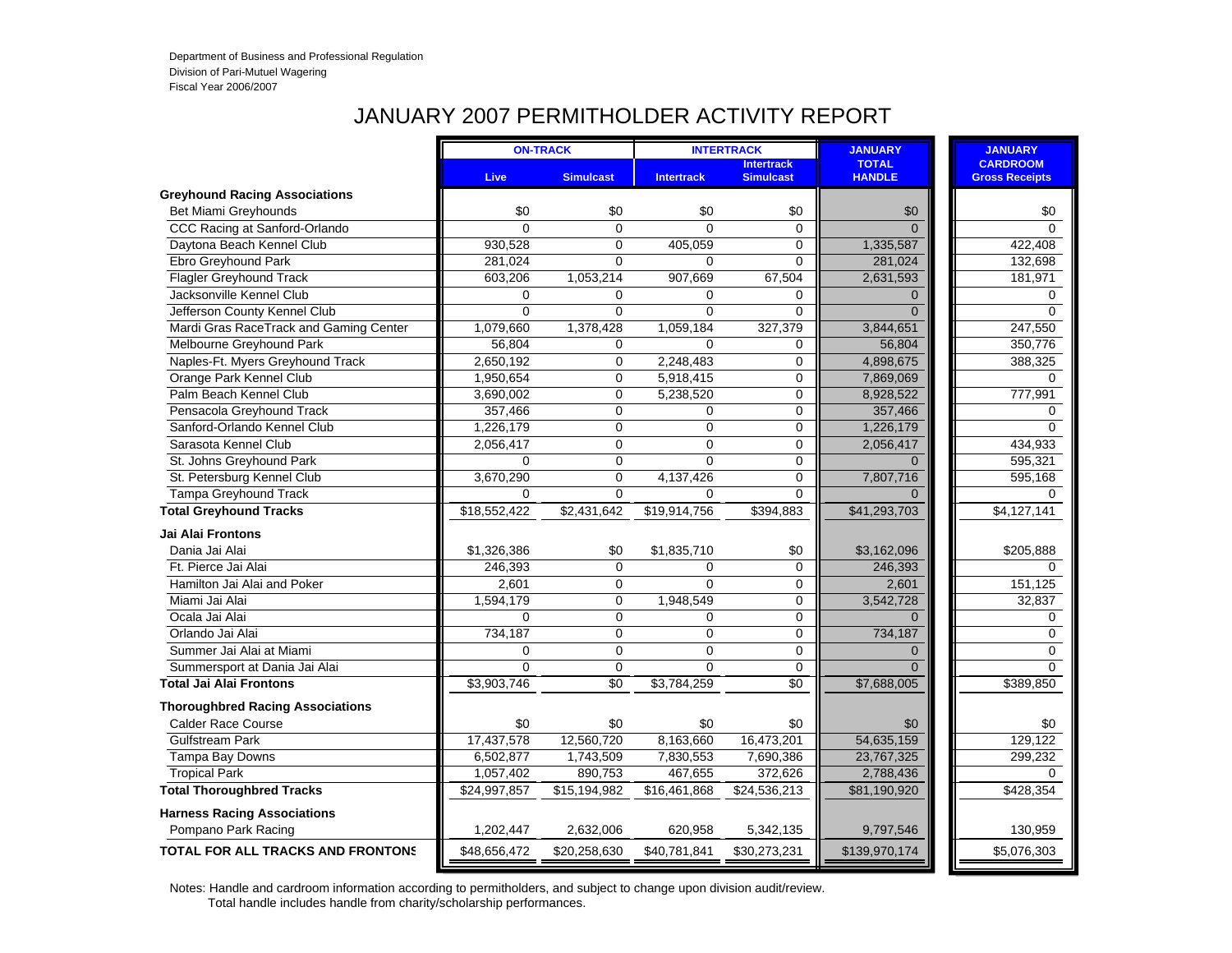# FEBRUARY 2007 PERMITHOLDER ACTIVITY REPORT

|                                          |              | <b>ON-TRACK</b>  |                   | <b>INTERTRACK</b>                     | <b>FEBRUARY</b>               | <b>FEBRUARY</b>                          |
|------------------------------------------|--------------|------------------|-------------------|---------------------------------------|-------------------------------|------------------------------------------|
|                                          | Live         | <b>Simulcast</b> | <b>Intertrack</b> | <b>Intertrack</b><br><b>Simulcast</b> | <b>TOTAL</b><br><b>HANDLE</b> | <b>CARDROOM</b><br><b>Gross Receipts</b> |
| <b>Greyhound Racing Associations</b>     |              |                  |                   |                                       |                               |                                          |
| Bet Miami Greyhounds                     | \$0          | \$0              | \$0               | \$0                                   | \$0                           | \$0                                      |
| CCC Racing at Sanford-Orlando            | $\Omega$     | $\Omega$         | $\Omega$          | $\Omega$                              | $\Omega$                      | $\Omega$                                 |
| Daytona Beach Kennel Club                | 1,007,084    | $\mathbf{0}$     | 456,588           | $\Omega$                              | 1,463,672                     | 389,544                                  |
| Ebro Greyhound Park                      | 355,364      | $\Omega$         | $\Omega$          | 0                                     | 355,364                       | 165,038                                  |
| <b>Flagler Greyhound Track</b>           | 571,887      | 1,012,207        | 916,774           | 67,861                                | 2,568,729                     | 189,472                                  |
| Jacksonville Kennel Club                 | $\Omega$     | $\Omega$         | 0                 | 0                                     | $\Omega$                      | $\Omega$                                 |
| Jefferson County Kennel Club             | 303,857      | $\Omega$         | 0                 | 0                                     | 303,857                       | 86,590                                   |
| Mardi Gras RaceTrack and Gaming Center   | 1,068,931    | 1,238,975        | 982,293           | 259,359                               | 3,549,558                     | 241,142                                  |
| Melbourne Greyhound Park                 | 94,085       | $\Omega$         | $\Omega$          | 0                                     | 94,085                        | 365,908                                  |
| Naples-Ft. Myers Greyhound Track         | 3,070,639    | $\mathbf 0$      | 2,511,338         | 0                                     | 5,581,977                     | 411,452                                  |
| Orange Park Kennel Club                  | 1,969,664    | $\Omega$         | 6,185,757         | 0                                     | 8,155,421                     | $\Omega$                                 |
| Palm Beach Kennel Club                   | 3,644,012    | $\mathbf 0$      | 5,134,588         | 0                                     | 8,778,600                     | 744,262                                  |
| Pensacola Greyhound Track                | 412,972      | $\Omega$         | $\Omega$          | $\Omega$                              | 412,972                       | $\Omega$                                 |
| Sanford-Orlando Kennel Club              | 1,283,919    | $\Omega$         | $\Omega$          | 0                                     | 1,283,919                     | $\Omega$                                 |
| Sarasota Kennel Club                     | 2,269,730    | $\Omega$         | $\Omega$          | 0                                     | 2,269,730                     | 435,763                                  |
| St. Johns Greyhound Park                 | $\Omega$     | $\Omega$         | $\Omega$          | 0                                     | $\Omega$                      | 572,452                                  |
| St. Petersburg Kennel Club               | 4,118,950    | $\mathbf 0$      | 4,502,862         | 0                                     | 8,621,812                     | 584,761                                  |
| <b>Tampa Greyhound Track</b>             | $\Omega$     | $\Omega$         | $\Omega$          | $\Omega$                              | $\Omega$                      | $\Omega$                                 |
| <b>Total Greyhound Tracks</b>            | \$20,171,094 | \$2,251,182      | \$20,690,200      | \$327,220                             | \$43,439,696                  | \$4,186,385                              |
| <b>Jai Alai Frontons</b>                 |              |                  |                   |                                       |                               |                                          |
| Dania Jai Alai                           | \$1,320,369  | \$0              | \$1,770,728       | \$0                                   | \$3,091,097                   | \$215,314                                |
| Ft. Pierce Jai Alai                      | 291,484      | $\Omega$         | $\Omega$          | 0                                     | 291,484                       | $\mathbf 0$                              |
| Hamilton Jai Alai and Poker              | 2,004        | $\Omega$         | $\Omega$          | 0                                     | 2.004                         | 140,142                                  |
| Miami Jai Alai                           | 1,573,717    | $\Omega$         | 1,835,888         | 0                                     | 3,409,605                     | 34,361                                   |
| Ocala Jai Alai                           | $\Omega$     | $\mathbf 0$      | 0                 | 0                                     | $\Omega$                      | $\mathbf 0$                              |
| Orlando Jai Alai                         | 568,906      | $\Omega$         | $\Omega$          | 0                                     | 568,906                       | $\mathbf 0$                              |
| Summer Jai Alai at Miami                 | $\Omega$     | $\Omega$         | $\Omega$          | $\mathbf 0$                           | $\Omega$                      | $\Omega$                                 |
| Summersport at Dania Jai Alai            | $\mathbf 0$  | $\mathbf 0$      | 0                 | 0                                     | $\Omega$                      | $\mathbf 0$                              |
| <b>Total Jai Alai Frontons</b>           | \$3,756,480  | \$0              | \$3,606,616       | \$0                                   | \$7,363,096                   | \$389,817                                |
| <b>Thoroughbred Racing Associations</b>  |              |                  |                   |                                       |                               |                                          |
| <b>Calder Race Course</b>                | \$0          | \$0              | \$0               | \$0                                   | \$0                           | \$0                                      |
| <b>Gulfstream Park</b>                   | 19,291,735   | 12,893,856       | 9,365,313         | 16,126,756                            | 57,677,660                    | 136,960                                  |
| Tampa Bay Downs                          | 6,666,198    | 1,706,988        | 9,093,421         | 7,674,456                             | 25,141,063                    | 319,523                                  |
| <b>Tropical Park</b>                     | $\Omega$     | $\Omega$         | $\Omega$          | $\Omega$                              |                               | $\Omega$                                 |
| <b>Total Thoroughbred Tracks</b>         | \$25,957,933 | \$14,600,844     | \$18,458,734      | \$23,801,212                          | \$82,818,723                  | \$456,483                                |
| <b>Harness Racing Associations</b>       |              |                  |                   |                                       |                               |                                          |
| Pompano Park Racing                      | 1,366,719    | 2,496,545        | 658,084           | 5,162,212                             | 9,683,560                     | 191,412                                  |
| <b>TOTAL FOR ALL TRACKS AND FRONTONS</b> | \$51,252,226 | \$19,348,571     | \$43,413,634      | \$29,290,644                          | \$143,305,075                 | \$5,224,096                              |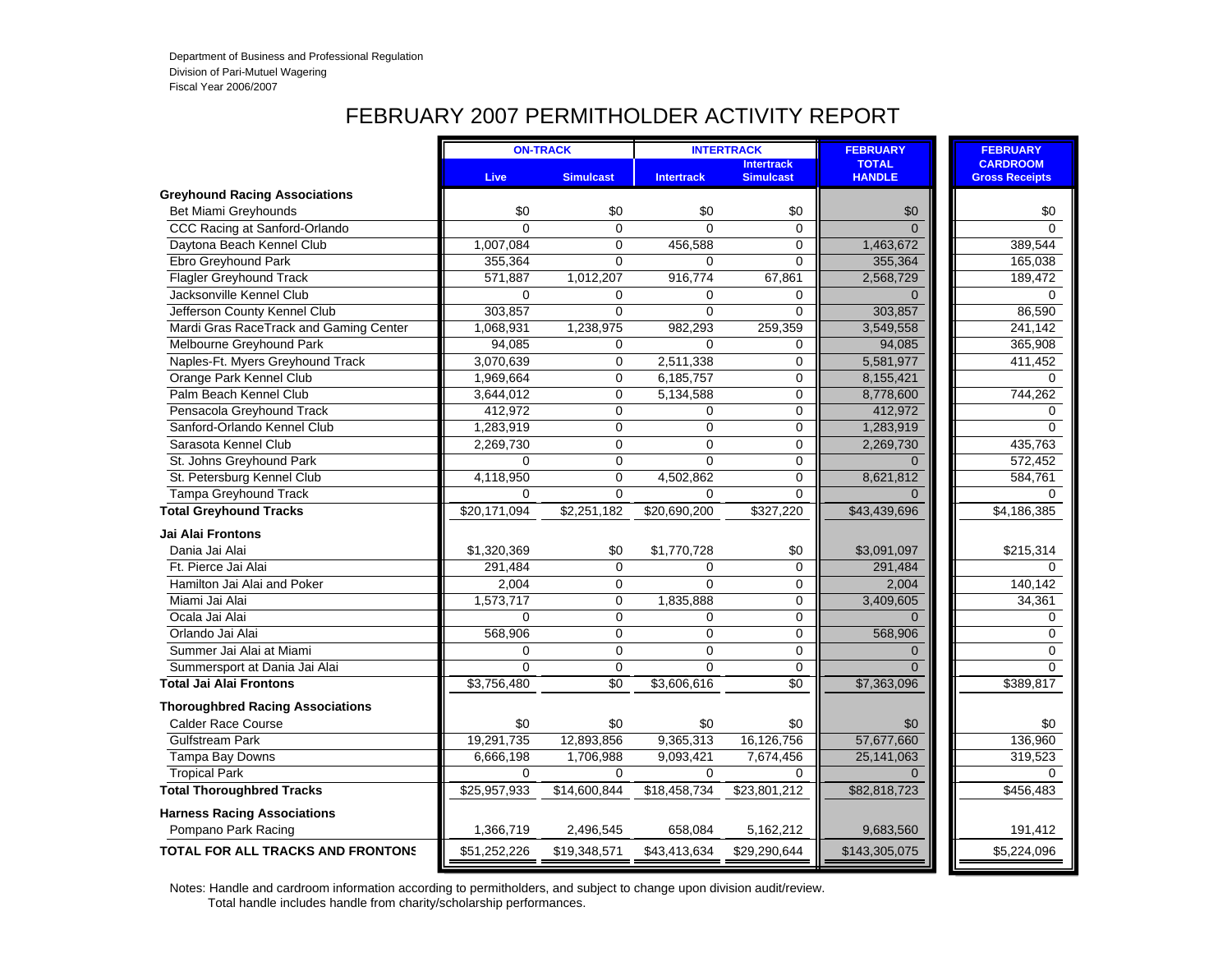#### MARCH 2007 PERMITHOLDER ACTIVITY REPORT

|                                          |              | <b>ON-TRACK</b>  |                   | <b>INTERTRACK</b>                     | <b>MARCH</b>                  | <b>MARCH</b>                             |
|------------------------------------------|--------------|------------------|-------------------|---------------------------------------|-------------------------------|------------------------------------------|
|                                          | Live         | <b>Simulcast</b> | <b>Intertrack</b> | <b>Intertrack</b><br><b>Simulcast</b> | <b>TOTAL</b><br><b>HANDLE</b> | <b>CARDROOM</b><br><b>Gross Receipts</b> |
| <b>Greyhound Racing Associations</b>     |              |                  |                   |                                       |                               |                                          |
| Bet Miami Greyhounds                     | \$0          | \$0              | \$0               | \$0                                   | \$0                           | \$0                                      |
| CCC Racing at Sanford-Orlando            | $\Omega$     | $\Omega$         | $\Omega$          | $\Omega$                              | $\Omega$                      | $\Omega$                                 |
| Daytona Beach Kennel Club                | 1,089,988    | $\mathbf 0$      | 536,447           | 0                                     | 1,626,435                     | 421,966                                  |
| Ebro Greyhound Park                      | 395,302      | $\Omega$         | $\Omega$          | 0                                     | 395,302                       | 169,020                                  |
| <b>Flagler Greyhound Track</b>           | 640,668      | 1,103,593        | 1,027,410         | 79,150                                | 2,850,821                     | 212,515                                  |
| Jacksonville Kennel Club                 | $\Omega$     | 0                | $\Omega$          | $\mathbf 0$                           | $\Omega$                      | $\Omega$                                 |
| Jefferson County Kennel Club             | 338,959      | $\Omega$         | $\Omega$          | 0                                     | 338,959                       | 96,687                                   |
| Mardi Gras RaceTrack and Gaming Center   | 1,452,189    | 1,546,031        | 1,267,916         | 266,024                               | 4,532,160                     | 267,355                                  |
| Melbourne Greyhound Park                 | 91,768       | $\Omega$         | $\Omega$          | 0                                     | 91,768                        | 386,953                                  |
| Naples-Ft. Myers Greyhound Track         | 3,022,131    | $\mathbf 0$      | 2,458,487         | 0                                     | 5,480,618                     | 409,755                                  |
| Orange Park Kennel Club                  | 2,216,899    | $\Omega$         | 6,863,064         | 0                                     | 9,079,963                     | 0                                        |
| Palm Beach Kennel Club                   | 4,031,749    | $\Omega$         | 5,511,596         | 0                                     | 9,543,345                     | 818,746                                  |
| Pensacola Greyhound Track                | 477,974      | $\mathbf 0$      | 0                 | 0                                     | 477,974                       | 0                                        |
| Sanford-Orlando Kennel Club              | 1,394,202    | $\mathbf 0$      | $\Omega$          | 0                                     | 1,394,202                     | $\Omega$                                 |
| Sarasota Kennel Club                     | 2,480,399    | $\Omega$         | $\Omega$          | 0                                     | 2,480,399                     | 468,172                                  |
| St. Johns Greyhound Park                 | $\Omega$     | $\mathbf 0$      | $\Omega$          | 0                                     | $\Omega$                      | 623,152                                  |
| St. Petersburg Kennel Club               | 4,928,142    | $\overline{0}$   | 4,899,321         | 0                                     | 9,827,463                     | 654,710                                  |
| <b>Tampa Greyhound Track</b>             | 0            | $\Omega$         | $\Omega$          | 0                                     |                               | $\Omega$                                 |
| <b>Total Greyhound Tracks</b>            | \$22,560,370 | \$2,649,624      | \$22,564,241      | \$345,174                             | \$48,119,409                  | \$4,529,030                              |
| <b>Jai Alai Frontons</b>                 |              |                  |                   |                                       |                               |                                          |
| Dania Jai Alai                           | \$1,391,134  | \$0              | \$1,841,351       | \$0                                   | \$3,232,485                   | \$228,786                                |
| Ft. Pierce Jai Alai                      | 0            | $\Omega$         | $\Omega$          | 0                                     | $\Omega$                      | $\mathbf 0$                              |
| Hamilton Jai Alai and Poker              | 1,944        | $\Omega$         | $\Omega$          | 0                                     | 1,944                         | 146,943                                  |
| Miami Jai Alai                           | 1,752,584    | $\mathbf 0$      | 2,152,310         | 0                                     | 3,904,894                     | 38,651                                   |
| Ocala Jai Alai                           | $\Omega$     | $\mathbf 0$      | 0                 | 0                                     | $\Omega$                      | $\mathbf 0$                              |
| Orlando Jai Alai                         | 673,443      | $\Omega$         | $\overline{0}$    | 0                                     | 673,443                       | 0                                        |
| Summer Jai Alai at Miami                 | 0            | $\Omega$         | $\Omega$          | 0                                     | $\Omega$                      | $\Omega$                                 |
| Summersport at Dania Jai Alai            | $\Omega$     | $\mathbf 0$      | $\Omega$          | 0                                     | $\Omega$                      | 0                                        |
| <b>Total Jai Alai Frontons</b>           | \$3,819,105  | \$0              | \$3,993,661       | \$0                                   | \$7,812,766                   | \$414,380                                |
| <b>Thoroughbred Racing Associations</b>  |              |                  |                   |                                       |                               |                                          |
| <b>Calder Race Course</b>                | \$0          | \$0              | \$0               | \$0                                   | \$0                           | \$0                                      |
| <b>Gulfstream Park</b>                   | 20,039,525   | 14,389,965       | \$10,416,832      | 18,003,984                            | 62,850,306                    | 156,306                                  |
| Tampa Bay Downs                          | 7,564,982    | 2,677,302        | 9,584,761         | 10,679,378                            | 30,506,423                    | 321,507                                  |
| <b>Tropical Park</b>                     | $\Omega$     | $\Omega$         | $\Omega$          | 0                                     |                               | $\Omega$                                 |
| <b>Total Thoroughbred Tracks</b>         | \$27,604,507 | \$17,067,267     | \$20,001,593      | \$28,683,362                          | \$93,356,729                  | \$477,813                                |
| <b>Harness Racing Associations</b>       |              |                  |                   |                                       |                               |                                          |
| Pompano Park Racing                      | 1,392,350    | 2,873,335        | 662,099           | 5,078,173                             | 10,005,957                    | 218,697                                  |
| <b>TOTAL FOR ALL TRACKS AND FRONTONS</b> | \$55,376,332 | \$22,590,226     | \$47,221,594      | \$34,106,709                          | \$159,294,861                 | \$5,639,920                              |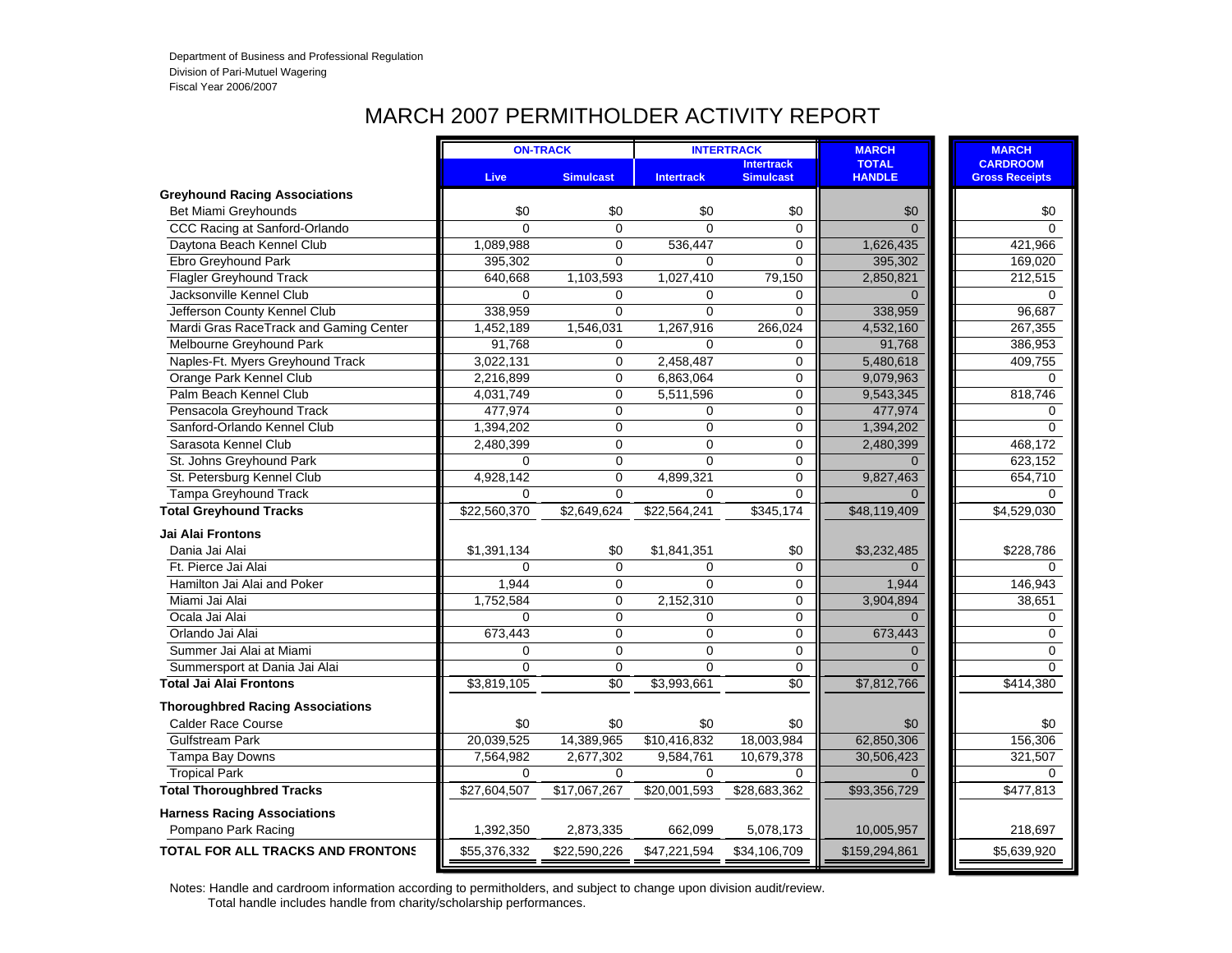# APRIL 2007 PERMITHOLDER ACTIVITY REPORT

|                                          |                | <b>ON-TRACK</b>  |                   | <b>INTERTRACK</b>                     | <b>APRIL</b>                  | <b>APRIL</b>                             |
|------------------------------------------|----------------|------------------|-------------------|---------------------------------------|-------------------------------|------------------------------------------|
|                                          | <b>Live</b>    | <b>Simulcast</b> | <b>Intertrack</b> | <b>Intertrack</b><br><b>Simulcast</b> | <b>TOTAL</b><br><b>HANDLE</b> | <b>CARDROOM</b><br><b>Gross Receipts</b> |
| <b>Greyhound Racing Associations</b>     |                |                  |                   |                                       |                               |                                          |
| Bet Miami Greyhounds                     | \$0            | \$0              | \$0               | \$0                                   | \$0                           | \$0                                      |
| CCC Racing at Sanford-Orlando            | $\Omega$       | $\mathbf{0}$     | $\Omega$          | $\Omega$                              | $\Omega$                      | $\Omega$                                 |
| Daytona Beach Kennel Club                | 955,336        | 0                | 455,054           | $\Omega$                              | 1,410,390                     | 389,519                                  |
| Ebro Greyhound Park                      | 375,529        | $\mathbf{0}$     | $\Omega$          | $\overline{0}$                        | 375,529                       | 142,812                                  |
| <b>Flagler Greyhound Track</b>           | 660,075        | 1,020,241        | 1,003,874         | 64,196                                | 2,748,386                     | 192,141                                  |
| Jacksonville Kennel Club                 | $\Omega$       | $\Omega$         | $\Omega$          | 0                                     | $\Omega$                      | $\Omega$                                 |
| Jefferson County Kennel Club             | 261,573        | $\mathbf{0}$     | $\Omega$          | $\mathbf 0$                           | 261,573                       | 78,006                                   |
| Mardi Gras RaceTrack and Gaming Center   | 1,199,885      | 1,604,630        | 1,282,496         | 318,428                               | 4,405,439                     | 217,202                                  |
| Melbourne Greyhound Park                 | 42,239         | 0                | $\Omega$          | 0                                     | 42,239                        | 338,177                                  |
| Naples-Ft. Myers Greyhound Track         | 2,042,358      | $\mathbf 0$      | 1,965,954         | 0                                     | 4,008,312                     | 342,388                                  |
| Orange Park Kennel Club                  | 1,889,216      | 0                | 5,973,867         | $\mathbf 0$                           | 7,863,083                     | $\Omega$                                 |
| Palm Beach Kennel Club                   | 3,204,941      | $\Omega$         | 4,806,354         | $\mathbf 0$                           | 8,011,295                     | 710,779                                  |
| Pensacola Greyhound Track                | 385,330        | $\mathbf 0$      | 0                 | 0                                     | 385,330                       | 0                                        |
| Sanford-Orlando Kennel Club              | 1,212,680      | $\overline{0}$   | $\overline{0}$    | $\overline{0}$                        | 1,212,680                     | $\Omega$                                 |
| Sarasota Kennel Club                     | 1,580,424      | $\overline{0}$   | $\overline{0}$    | $\mathbf 0$                           | 1,580,424                     | 404,025                                  |
| St. Johns Greyhound Park                 | $\mathbf 0$    | $\mathbf 0$      | $\mathbf 0$       | 0                                     | $\Omega$                      | 552,132                                  |
| St. Petersburg Kennel Club               | 3,527,607      | $\overline{0}$   | 4,254,083         | $\mathbf 0$                           | 7,781,690                     | 596,793                                  |
| <b>Tampa Greyhound Track</b>             | $\Omega$       | $\overline{0}$   | $\Omega$          | $\overline{0}$                        | $\Omega$                      | $\Omega$                                 |
| <b>Total Greyhound Tracks</b>            | \$17,337,193   | \$2,624,871      | \$19,741,682      | \$382,624                             | \$40,086,370                  | \$3,963,972                              |
| Jai Alai Frontons                        |                |                  |                   |                                       |                               |                                          |
| Dania Jai Alai                           | \$1,076,349    | \$0              | \$1,603,648       | \$0                                   | \$2,679,997                   | \$178,259                                |
| Ft. Pierce Jai Alai                      | $\Omega$       | $\mathbf 0$      | $\Omega$          | $\mathbf 0$                           | $\Omega$                      | $\Omega$                                 |
| Hamilton Jai Alai and Poker              | 835            | $\overline{0}$   | $\Omega$          | $\Omega$                              | 835                           | 122,901                                  |
| Miami Jai Alai                           | 1,511,608      | 0                | 1,911,506         | 0                                     | 3,423,114                     | 29,910                                   |
| Ocala Jai Alai                           | 264,423        | 0                | 0                 | $\mathbf 0$                           | 264,423                       | 0                                        |
| Orlando Jai Alai                         | $\overline{0}$ | $\overline{0}$   | $\Omega$          | $\mathbf 0$                           | $\Omega$                      | $\Omega$                                 |
| Summer Jai Alai at Miami                 | 0              | 0                | 0                 | 0                                     | $\Omega$                      | $\Omega$                                 |
| Summersport at Dania Jai Alai            | $\Omega$       | $\mathbf 0$      | 0                 | $\mathbf 0$                           | $\Omega$                      | $\Omega$                                 |
| <b>Total Jai Alai Frontons</b>           | \$2,853,215    | \$0              | \$3,515,154       | \$0                                   | \$6,368,369                   | \$331,070                                |
| <b>Thoroughbred Racing Associations</b>  |                |                  |                   |                                       |                               |                                          |
| <b>Calder Race Course</b>                | \$1,870,454    | \$3,320,819      | \$1,041,892       | \$2,870,968                           | \$9,104,133                   | \$0                                      |
| <b>Gulfstream Park</b>                   | 7,281,986      | 10,933,140       | 3,860,708         | 12,406,247                            | 34,482,081                    | 113,216                                  |
| Tampa Bay Downs                          | 4,397,577      | 2,724,593        | 5,420,041         | 12,292,829                            | 24,835,040                    | 204,239                                  |
| <b>Tropical Park</b>                     | $\Omega$       | $\Omega$         | $\Omega$          | $\Omega$                              | $\Omega$                      | $\Omega$                                 |
| <b>Total Thoroughbred Tracks</b>         | \$13,550,017   | \$16,978,552     | \$10,322,641      | \$27,570,044                          | \$68,421,254                  | \$317,455                                |
| <b>Harness Racing Associations</b>       |                |                  |                   |                                       |                               |                                          |
| Pompano Park Racing                      | 1,023,924      | 2,498,237        | 593,653           | 4,622,099                             | 8,737,913                     | 187,166                                  |
| <b>TOTAL FOR ALL TRACKS AND FRONTONS</b> | \$34,764,349   | \$22,101,660     | \$34,173,130      | \$32,574,767                          | \$123,613,906                 | \$4,799,663                              |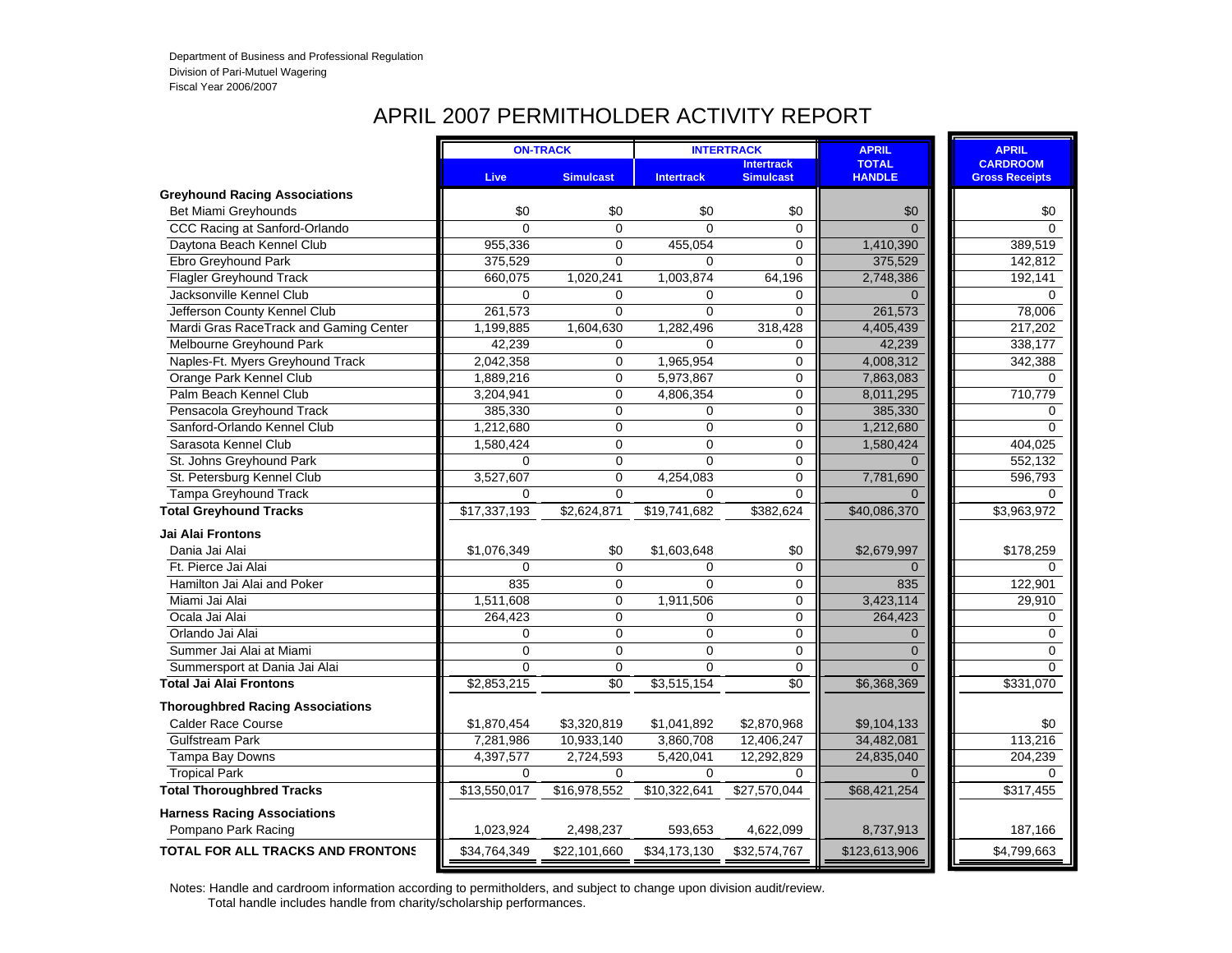# MAY 2007 PERMITHOLDER ACTIVITY REPORT

|                                          |              | <b>ON-TRACK</b>  |                   | <b>INTERTRACK</b>                     | <b>MAY</b>                    | <b>MAY</b>                               |
|------------------------------------------|--------------|------------------|-------------------|---------------------------------------|-------------------------------|------------------------------------------|
|                                          | Live         | <b>Simulcast</b> | <b>Intertrack</b> | <b>Intertrack</b><br><b>Simulcast</b> | <b>TOTAL</b><br><b>HANDLE</b> | <b>CARDROOM</b><br><b>Gross Receipts</b> |
| <b>Greyhound Racing Associations</b>     |              |                  |                   |                                       |                               |                                          |
| Bet Miami Greyhounds                     | \$0          | \$0              | \$0               | \$0                                   | \$0                           | \$0                                      |
| CCC Racing at Sanford-Orlando            | 1,125,370    | $\Omega$         | $\Omega$          | $\Omega$                              | 1,125,370                     | $\Omega$                                 |
| Daytona Beach Kennel Club                | 960,380      | $\mathbf 0$      | 429,536           | 0                                     | 1,389,916                     | 404,103                                  |
| Ebro Greyhound Park                      | 507,760      | $\Omega$         | $\Omega$          | $\overline{0}$                        | 507,760                       | 166,495                                  |
| Flagler Greyhound Track                  | 637,907      | 1,041,124        | 1,054,229         | 58,627                                | 2,791,887                     | 215,999                                  |
| Jacksonville Kennel Club                 | 126,772      | $\mathbf 0$      | 404,533           | $\mathbf 0$                           | 531,305                       | 0                                        |
| Jefferson County Kennel Club             | 274,943      | $\Omega$         | $\Omega$          | $\overline{0}$                        | 274,943                       | 90,776                                   |
| Mardi Gras RaceTrack and Gaming Center   | 1,025,167    | 1,461,650        | 1,379,207         | 182,830                               | 4,048,854                     | 217,436                                  |
| Melbourne Greyhound Park                 | 32,308       | $\mathbf 0$      | 0                 | 0                                     | 32,308                        | 339,271                                  |
| Naples-Ft. Myers Greyhound Track         | 1,511,297    | $\Omega$         | 1,521,695         | $\overline{0}$                        | 3,032,992                     | 307,975                                  |
| Orange Park Kennel Club                  | 1,990,210    | 29,496           | 5,535,611         | 241,163                               | 7,796,480                     | $\mathbf 0$                              |
| Palm Beach Kennel Club                   | 3,176,641    | 1,734            | 5,331,751         | 0                                     | 8,510,126                     | 710,386                                  |
| Pensacola Greyhound Track                | 413,984      | 0                | $\Omega$          | 0                                     | 413,984                       | $\Omega$                                 |
| Sanford-Orlando Kennel Club              | 70,826       | $\mathbf 0$      | $\Omega$          | 0                                     | 70,826                        | $\Omega$                                 |
| Sarasota Kennel Club                     | 1,168,289    | $\mathbf 0$      | $\Omega$          | 0                                     | 1,168,289                     | 420,039                                  |
| St. Johns Greyhound Park                 | $\Omega$     | $\mathbf 0$      | $\Omega$          | $\mathbf 0$                           | $\Omega$                      | 599,569                                  |
| St. Petersburg Kennel Club               | 3,415,796    | $\overline{0}$   | 4,412,135         | 0                                     | 7,827,931                     | 662,646                                  |
| <b>Tampa Greyhound Track</b>             | 0            | $\Omega$         | $\Omega$          | 0                                     |                               | $\Omega$                                 |
| <b>Total Greyhound Tracks</b>            | \$16,437,650 | \$2,534,004      | \$20,068,697      | \$482,620                             | \$39,522,971                  | \$4,134,695                              |
| Jai Alai Frontons                        |              |                  |                   |                                       |                               |                                          |
| Dania Jai Alai                           | \$1,190,737  | \$0              | \$1,796,596       | \$0                                   | \$2,987,333                   | \$191,950                                |
| Ft. Pierce Jai Alai                      | 0            | $\Omega$         | $\Omega$          | 0                                     | $\Omega$                      | $\mathbf 0$                              |
| Hamilton Jai Alai and Poker              | 1,073        | $\Omega$         | $\Omega$          | 0                                     | 1,073                         | 115,739                                  |
| Miami Jai Alai                           | $\Omega$     | $\mathbf 0$      | $\Omega$          | $\mathbf 0$                           | $\Omega$                      | 0                                        |
| Ocala Jai Alai                           | 292,486      | $\mathbf 0$      | $\Omega$          | 0                                     | 292,486                       | $\mathbf 0$                              |
| Orlando Jai Alai                         | $\Omega$     | $\mathbf 0$      | $\Omega$          | 0                                     | U                             | $\mathbf 0$                              |
| Summer Jai Alai at Miami                 | 1,559,239    | $\mathbf 0$      | 1,943,241         | 0                                     | 3,502,480                     | 32,325                                   |
| Summersport at Dania Jai Alai            | $\Omega$     | $\Omega$         | $\Omega$          | 0                                     | $\Omega$                      | $\Omega$                                 |
| <b>Total Jai Alai Frontons</b>           | \$3,043,535  | $\sqrt{6}$       | \$3,739,837       | \$0                                   | \$6,783,372                   | \$340,014                                |
| <b>Thoroughbred Racing Associations</b>  |              |                  |                   |                                       |                               |                                          |
| <b>Calder Race Course</b>                | \$6,821,419  | \$19,686,735     | \$4,227,000       | \$41,002,376                          | \$71,737,530                  | \$0                                      |
| <b>Gulfstream Park</b>                   | $\Omega$     | $\Omega$         | $\Omega$          | $\Omega$                              | $\Omega$                      | 85,802                                   |
| Tampa Bay Downs                          | 915,011      | 671,612          | 1,012,767         | 3,017,929                             | 5,617,319                     | 34,665                                   |
| <b>Tropical Park</b>                     | 0            | $\Omega$         | $\Omega$          | 0                                     |                               | $\mathbf 0$                              |
| <b>Total Thoroughbred Tracks</b>         | \$7,736,430  | \$20,358,347     | \$5,239,767       | \$44.020.305                          | \$77,354,849                  | \$120,467                                |
| <b>Harness Racing Associations</b>       |              |                  |                   |                                       |                               |                                          |
| Pompano Park Racing                      | 765,331      | 2,512,167        | 390,883           | 4,102,133                             | 7,770,514                     | 197,685                                  |
| <b>TOTAL FOR ALL TRACKS AND FRONTONS</b> | \$27,982,946 | \$25,404,518     | \$29,439,184      | \$48,605,058                          | \$131,431,706                 | \$4,792,860                              |